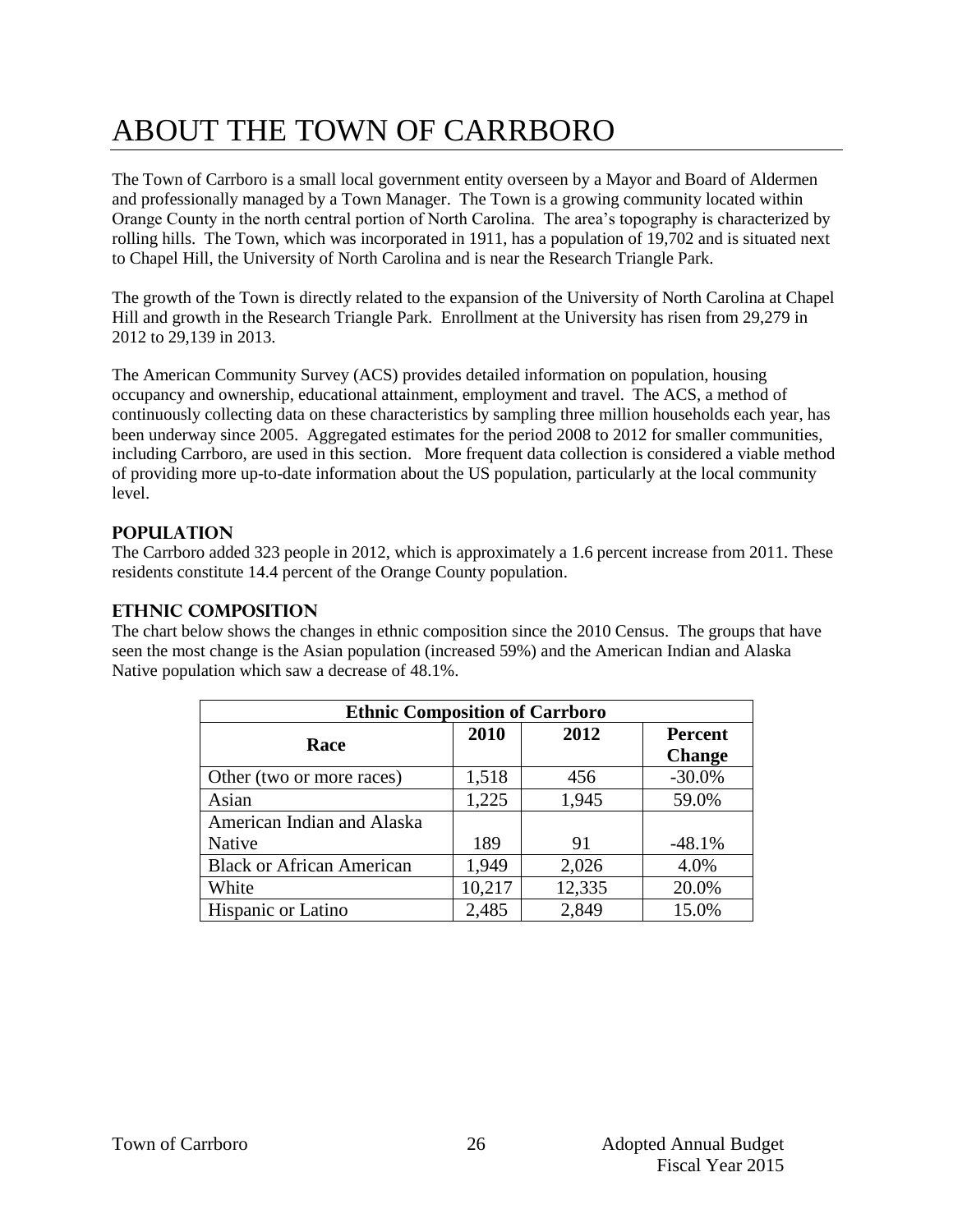#### **Age Composition**

The combined age groups of the years 20 to 54 continue to make up more than 62 percent of Carrboro's total population. The age group of 20 to 24 decreased 21 percent, an indication of a decline of the proportion of undergraduate students living in Carrboro. The biggest increases took place in the 65 to 74age group. The largest age group in Carrboro continues to be the 25 to 34 age group, at 25 percent of the population.

| Age                                                                | <b>Number</b> | $%$ of<br><b>Population</b> | % Change |  |
|--------------------------------------------------------------------|---------------|-----------------------------|----------|--|
| <b>Under 5 Years</b>                                               | 1,640         | 8.3                         | 10%      |  |
| 5 to 9 Years                                                       | 1,623         | 8.2                         | 28%      |  |
| 10 to 14 Years                                                     | 1,023         | 5.2                         | 1%       |  |
| 15 to 19 Years                                                     | 687           | 3.5                         | $-10%$   |  |
| 20 to 24 Years                                                     | 1,754         | 8.9                         | $-21%$   |  |
| 25 to 34 Years                                                     | 5,008         | 25.4                        | 8%       |  |
| 35 to 44 Years                                                     | 2,780         | 14.2                        | $-1%$    |  |
| 45 to 54 Years                                                     | 2,666         | 13.5                        | 1%       |  |
| 55-59 Years                                                        | 1,268         | 6.4                         | $-3%$    |  |
| 60 to 64 Years                                                     | 402           | 2.0                         | $-1%$    |  |
| 65 to 74 Years                                                     | 362           | 1.9                         | 37%      |  |
| 75 to 84 Years                                                     | 328           | 1.7                         | $-11%$   |  |
| 85 Years and Over                                                  | 161           | 0.8                         | -9%      |  |
| Source: U. S. Census Bureau 2008-2012 American Community<br>Survey |               |                             |          |  |

#### **Housing**

Carrboro continues to be mostly a community consisting of rental units as 65 percent of the housing stock is renter occupied. Owner occupied housing is 35 percent of occupied housing units. The total housing stock of 9,347 housing units had a vacancy rate of 7.1 percent. Of the total housing units, 44 percent was in single-unit structures, 54 percent was in multi-unit structures, and 2 percent was mobile homes. Less than one percent of the housing units were built since 2010.

The median value of a housing unit in Carrboro in 2008-2012 was \$348,300. This is up from \$307,600 in 2010, a 13 percent increase.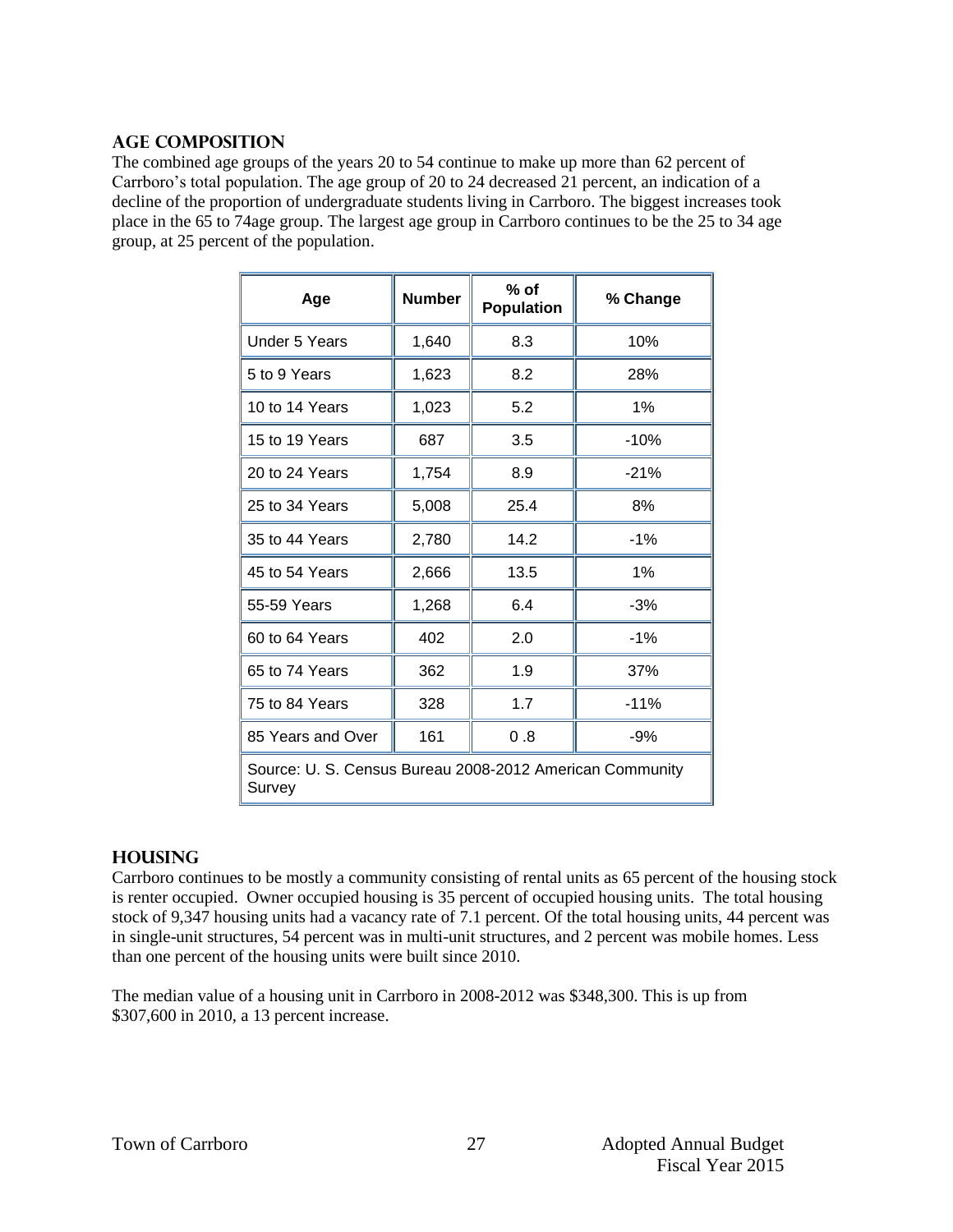#### **Income**

The 2008-2012 median household income is \$45,159. Twenty eight percent of the households earn less than \$25,000 a year. Twenty- seven percent of the households make between \$25,000 and \$50,000 a year, while 45 percent of households make more than \$50,000 a year.

#### **Employment**

Employment levels in Carrboro reflect national and statewide trends with a decrease in the unemployment rate from 5.9% in 2012 to 4.2 % in 2013. The unemployment rate for Orange County was 4.7 % in 2008 and has decreased to 4.2% as of December 2013, which is well below the state unemployment rate of 6.6%.



Source: homefacts.com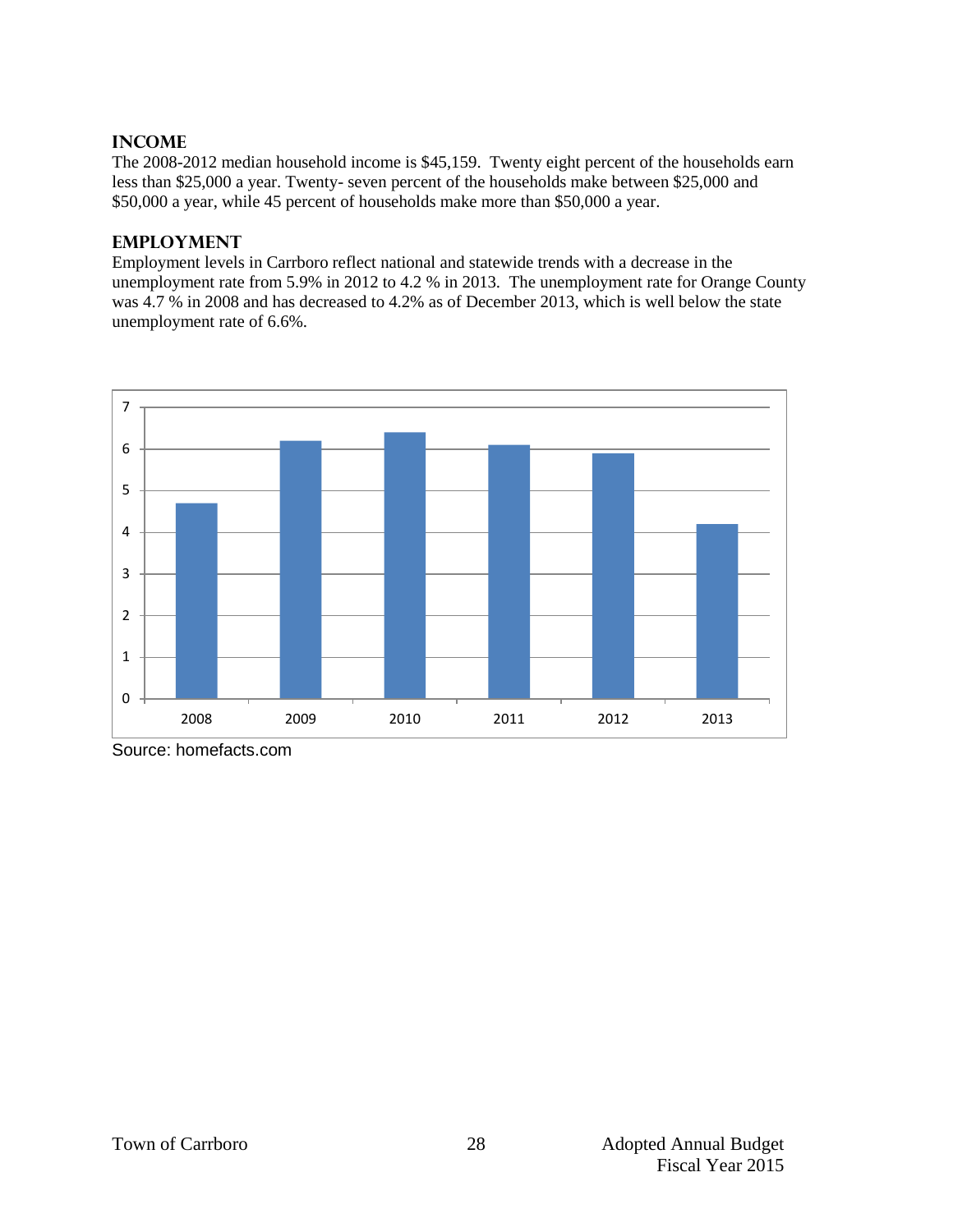The major employers within Orange County in 2013 (those with 450 or more employees) reflect the dominance of the professional services and retail sectors.

|                                             | # of             |
|---------------------------------------------|------------------|
| <b>Employer</b>                             | <b>Employees</b> |
| University of North Carolina at Chapel Hill | 16,217           |
| <b>UNC Health Care System</b>               | 7,964            |
| <b>Blue Cross/Blue Shield of NC</b>         | 1,237            |
| <b>Chapel Hill-Carrboro City Schools</b>    | 2,138            |
| <b>Orange County Schools</b>                | 1,329            |
| <b>Orange County Government</b>             | 964              |
| <b>Town of Chapel Hill</b>                  | 912              |

# **Employment by Sector, 2013**



*Source: Orange County Economic Development Commission*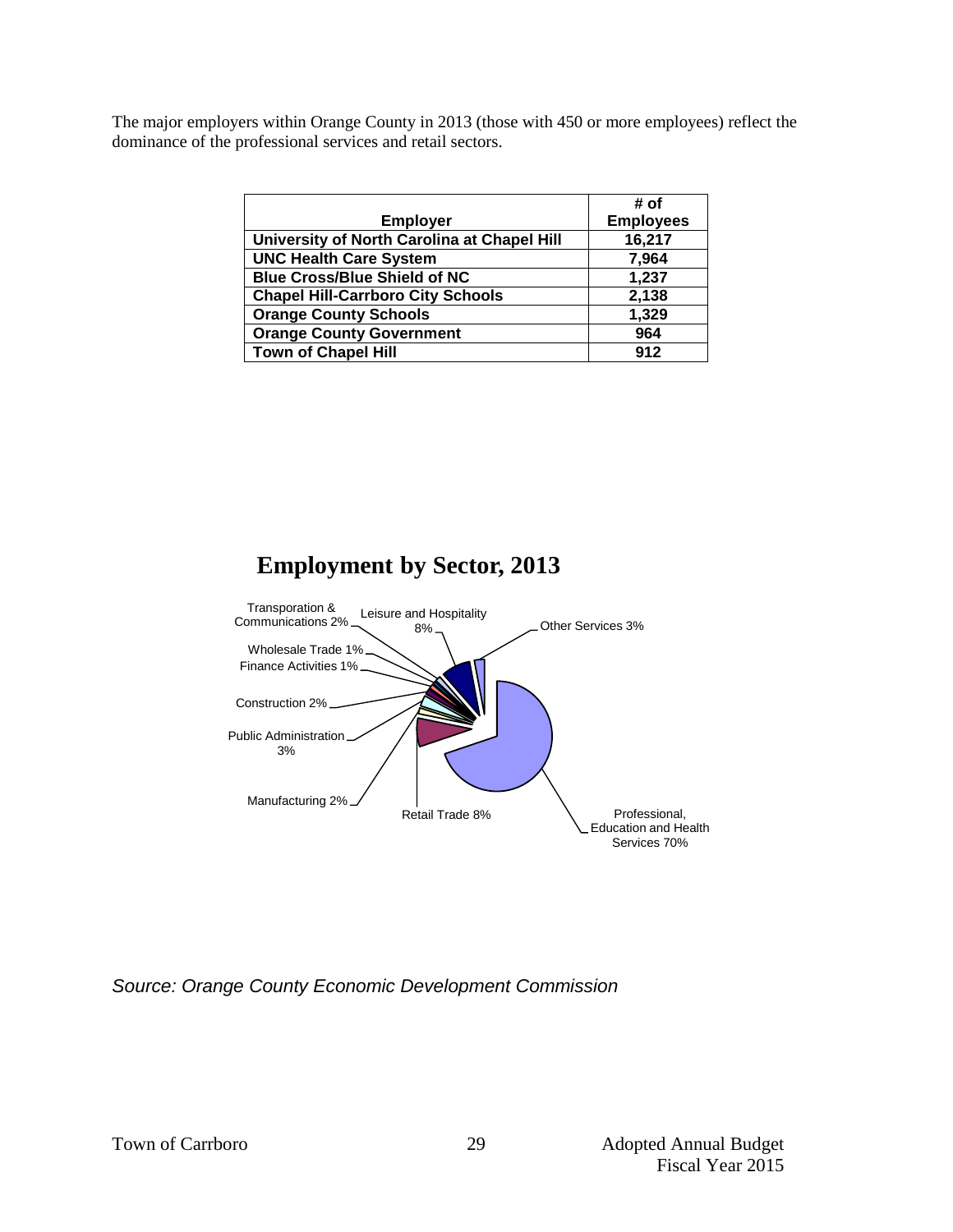# **Key Intergovernmental Relationships**

The Town of Carrboro has many relationships with surrounding communities and with other State and regional organizations that affect the services provided to the community. A summary of these relationships follows:

# *State of North Carolina*

- Established the Town by granting a municipal charter
- Grants and imposes powers to the Town
- Constructs and maintains a road network within the Town limits
- Is the conduit for transportation improvement funds used to maintain roads
- Collects and distributes certain taxes to the Town (sales taxes, beer and wine taxes, etc.)

# *Triangle J Council of Governments (TJCOG)*

- Provides planning and other services to towns that are members of this voluntary organization that represents a region of municipal and county governments, including Carrboro
- Includes one delegate and one alternate to its board of delegates

# *City of Durham*

• Provides staff for the Durham/Chapel Hill/Carrboro Metropolitan Planning Organization (Transportation Advisory Committee)

# *Chatham County*

• Meets with town staff via Orange-Chatham Work Group on occasion to review development issues. Development at the border affects each community.

# *University of North Carolina*

- Has mutual aid agreement for police services and emergencies
- Involves town in planning for Carolina North
- Allows use of easement for Libba Cotten bikeway

# *Orange Water and Sewer Authority*

- Provides a mutual aid agreement for emergency response
- Extends water and sewer services in Carrboro zoning jurisdiction in accordance with policies of the Board
- Maintains fire hydrants used by the Carrboro Fire Department

# *Orange County*

- Provides mutual aid agreement for police services
- Provides recycling services to Carrboro
- Participates in Joint Planning Agreement
- Plans jointly with Town for use of Housing and Urban Development Funds (HUD) and receives local contribution from Town toward affordable housing initiatives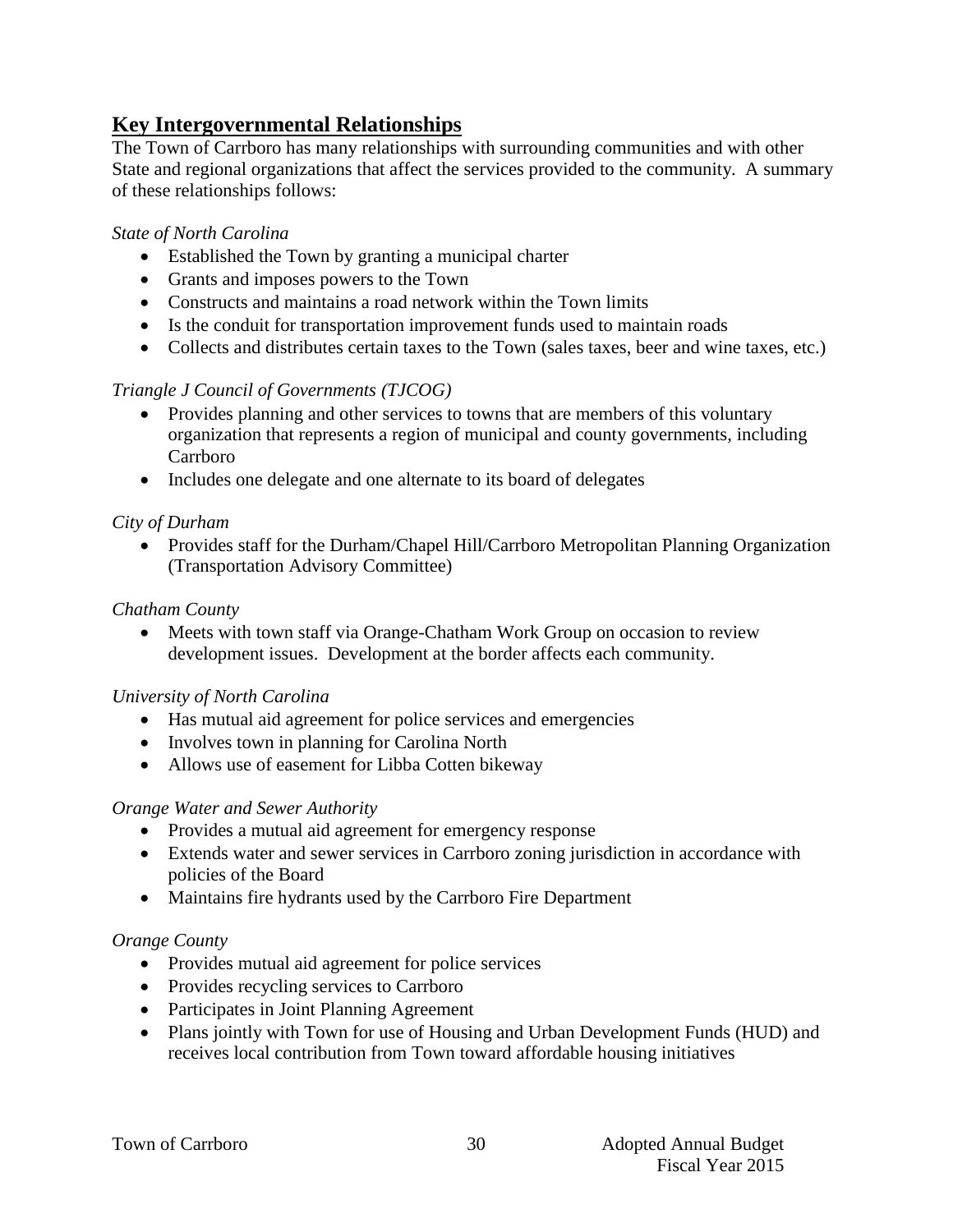- Has community, elected board members, and other Carrboro residents serve on numerous boards, commissions, and work groups including: Solid Waste Advisory Board, Orange County Economic Development Commission, JOCCA, EMS Council, Intergovernmental Parks Work Group, and the Orange County Housing and Land Trust
- Operates 911 emergency communications system; dispatches fire and police service units
- Provides jail services for Carrboro
- Provides tax assessing and collection services for Carrboro
- Provides grants to Carrboro for recreation
- Enforces soil and erosion control ordinance in the Town
- Program cooperative recreational and educational ventures with Orange County

# *Town of Chapel Hill*

- Provides fixed-route, E-Z rider and Shared Ride transit services via an interlocal agreement with Town of Carrboro and the University of North Carolina
- Has a mutual aid agreement for fire protection
- Provides use of Chapel Hill's fire training facilities
- Provides regular staff communications regarding services and policies
- Share resources with Chapel Hill, i.e., protective gear and hose tester in the Fire Department; special events staffing
- Program cooperative recreational and educational ventures with Chapel Hill

# *Town of Hillsborough*

• Provides mutual aid agreement for fire and police protection

# *Chapel Hill-Carrboro School System*

- Engages in joint use agreements for use of some recreation facilities
- Uses town services to provide school resource officer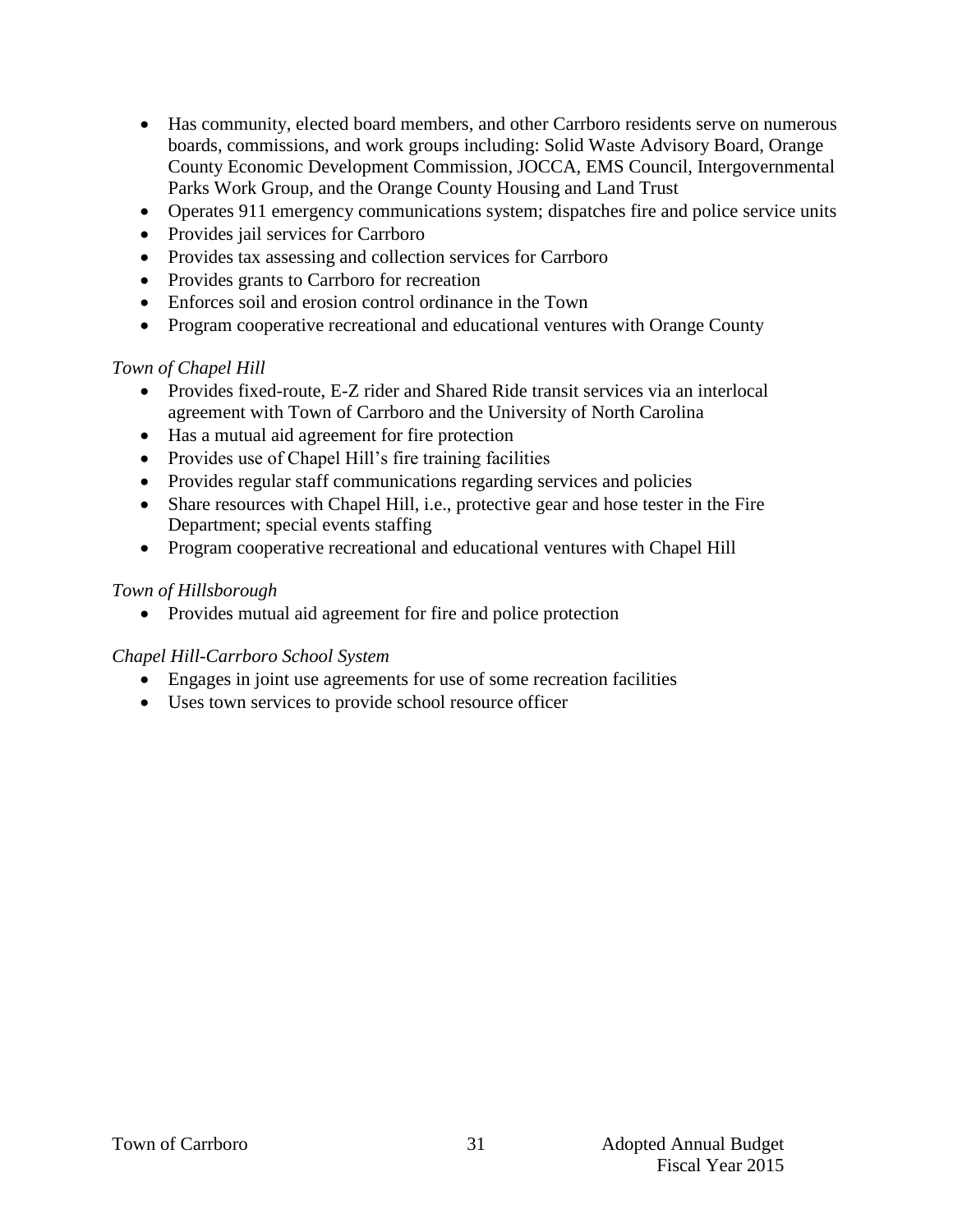# **GOVERNMENTAL STRUCTURE**

The Town of Carrboro has a council/manager form of municipal government. Under the council/manager form of government, the Board of Aldermen performs the legislative functions of the town: establishing laws and policies. The Board of Aldermen is an elected body representing the residents of Carrboro. Under the current electoral system, the Board of Aldermen consists of a mayor and six aldermen. The mayor and the aldermen are elected by the voters of the entire town. The mayor is elected to serve a term of two years and the aldermen are elected to serve staggered terms of four years. The mayor acts as the official head of town government and presides at board meetings. The mayor is a voting member of the board. He or she also appoints council members to advisory boards and committees.

The Board also appoints a manager who carries out the laws and policies enacted by the board. The Town Manager is responsible for managing the town's employees, finances, and resources. The Town has 158 full-time and part-time employees with 9 departments reporting to the Town Manager (see chart below). The Board of Aldermen also appoints a Town Clerk to maintain important town records, and an attorney, who represents the town administration and board in all legal matters.



Local governments in North Carolina exist to provide a wide range of basic services on which we all depend: police and fire protection; public works (garbage collection, street resurfacing, fleet maintenance, landscaping and building and grounds); planning; inspections and zoning;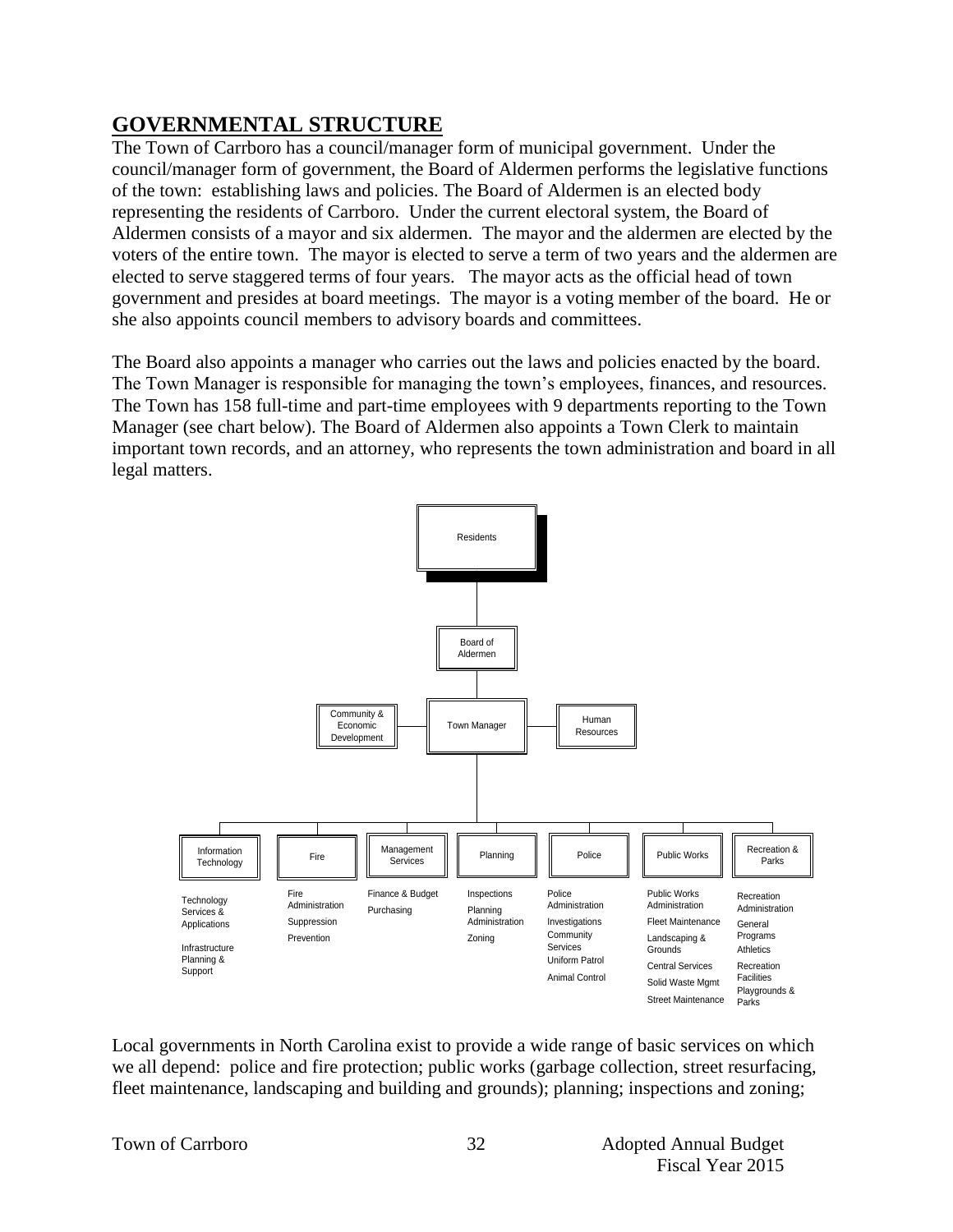economic and community development; and parks and recreation programming. The major services provided by the Town include all of the services above but exclude water and sewer services and tax collections. Certain large costs assumed by the Town reflect key services that are contracted with other governmental jurisdictions such as transit services, recycling, and landfill fees. The town also has administrative support units (personnel, technology, finance, budget, purchasing, town clerk, etc.) that provide both direct services as well as indirect support services.

The General Fund is the primary operating budget for the Town. The Town has a Special Revenue Fund and Capital Projects Fund. These are multi-year funds and dedicated to specific programs/activities.

The budget for the Town is largely supported by property taxes. The Town, facing growth in the Northern Transition Area, envisions the potential increase in the town's population to 24,000. The Town, in an effort to reduce the tax burden on residential property owners, is exploring ways to increase its commercial tax base as a percentage of its tax base.

# **BOARD PRIORITIES**

The Board has not undertaken a formal strategic planning process. However, the Board of Aldermen annually reviews and defines strategic priorities for the Town with the ultimate goal of creating and maintaining Carrboro as a sustainable community that is a highly desirable place to live. The Board's decisions ultimately affect the resource allocations for Town services and approved with the annual budget ordinance allocating expenditures and revenues for July 1 through June 30 of each year.

The current Board priorities (in bold) and departmental goals and work plans (in italics) are listed below:

# **A. Diversify revenue stream to maintain ethnic and economic diversity**

- *1. Maximize use and revenue at recreation facilities.(Recreation & Parks)*
- *2. Diversify and expand the commercial the tax base, to create more high paying jobs in town, and to promote the town's image as a place for businesses.(Economic and Community Development)*
- *3. Create public/private partnerships for various special programs to maximize revenue and the marketing potential of the programming while minimizing program costs. (Recreation & Parks)*
- *4. Offer diversified programs reflective of citizen needs and promotes sensitivity to cultural diversity. (Recreation & Parks)*

# **B. Protect historic neighborhoods and maintain Carrboro's unique identity**

*1. Evaluate and schedule completion of Comprehensive LUO review/update and evaluate need for strategic or comprehensive planning/update.(Planning)*

# **C. Improve walkability and public transportation**

- *1. Improve Quality of public transportation service. (Transportation)*
- *2. Improve level of public transportation service. (Transportation)*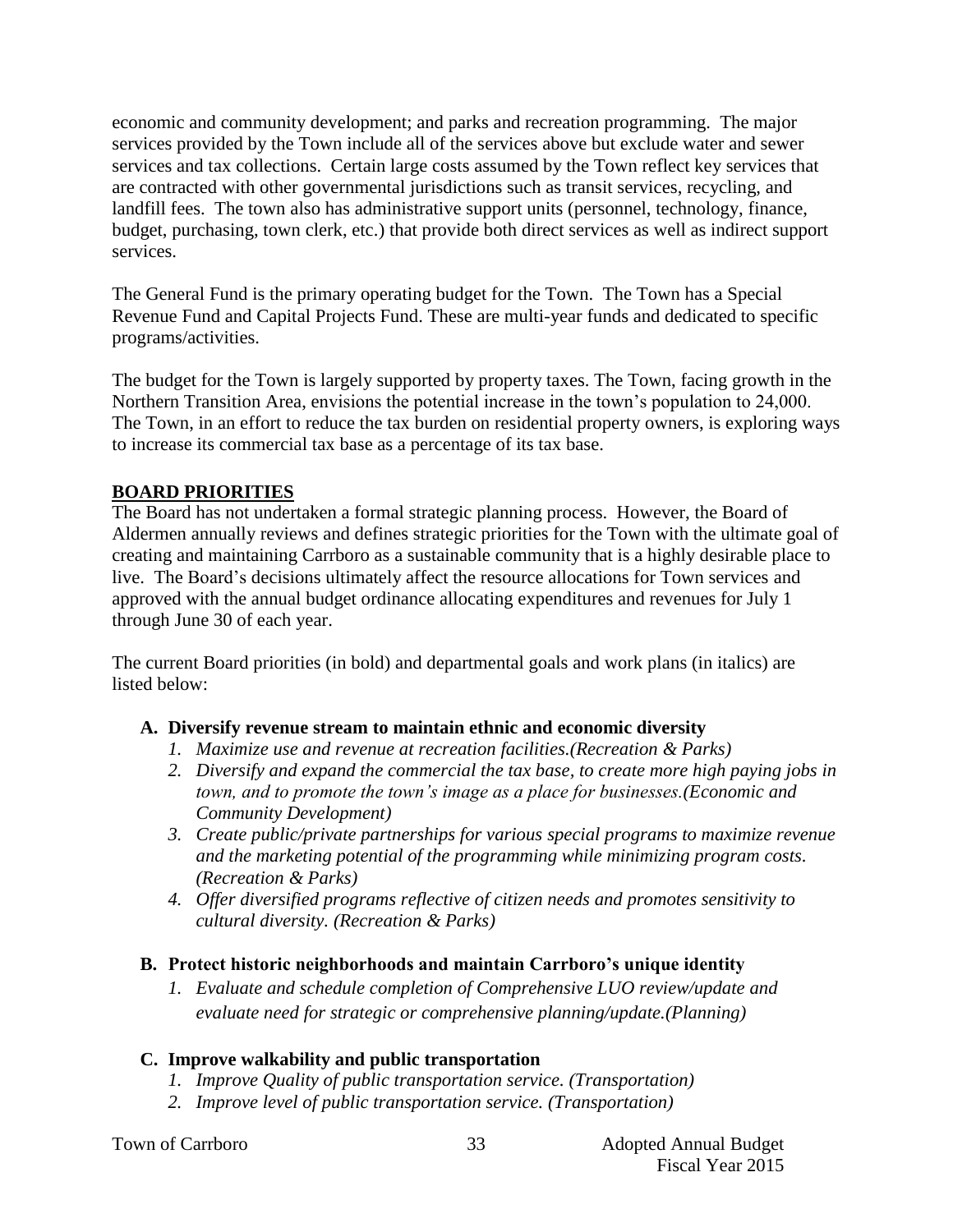- *3. Work with Chapel Hill Transit to more effectively manage current level of public transportation service in Carrboro, to extend service into areas of Carrboro not served by fixed route service, and evaluate the shared-ride service in Carrboro (number of participants). (Transportation)*
- *4. Improve access to public transportation. (Transportation)*

# **D. Encourage development that is compact, dense, and appeals to diverse lifestyles and incomes**

*1. Increase the number of affordable energy efficient housing units in the Town. (Economic and Community Development)*

# **E. Enhance and sustain quality of life/place issues for everyone**

- *1. Reduce the number of known drug houses and street-level drug sales locations. (Police)*
- *2. Maintain index crime clearance rates at or above the national average for comparable towns. (Police)*
- *3. Ensure the safety of all employees and citizens on town property. (Police)*
- *4. Provide fire suppression, light duty rescue, and emergency medical technician services on a 24-hour basis covering the Town of Carrboro and the South Orange Fire District. (Fire-Rescue)*
- *5. Provide fire education for schools, day care centers, and special interest groups. (Fire-Rescue)*
- 6. *Achieve a well-balanced public infrastructure*. *(Planning)*
- *7. Help citizens develop a human environment that promotes trust, mutual respect, acceptance, happiness and well being. (Planning)*
- *8. Develop innovative approaches to support the community, particularly with regard to housing, transportation, energy production and consumption, and ecological restoration and protection. (Planning)*
- *9. Provide timely, cost-effective maintenance of public streets, bike paths, storm drainage system and right-of-way. (Public Works)*
- *10. Provide cost effective, reliable solid waste collection and disposal. (Public Works)*
- *11. Provide park facility and ball field maintenance. (Public Works)*
- *12. Provide classes, workshops, trips, camps and other general recreational activities to meet the varied leisure interests and needs of the community. (Recreation & Parks)*
- *13. Operates 10 parks and 1 indoor community facility. (Recreation & Parks)*

Budgeting in Carrboro has become a year-round event. After adoption of the operating budget in June, work on the CIP begins in September. Much of the work presented in the annual operating budget draws from the CIP, reports and assessments, community needs identified by residents, advisory boards, staff, and the Board.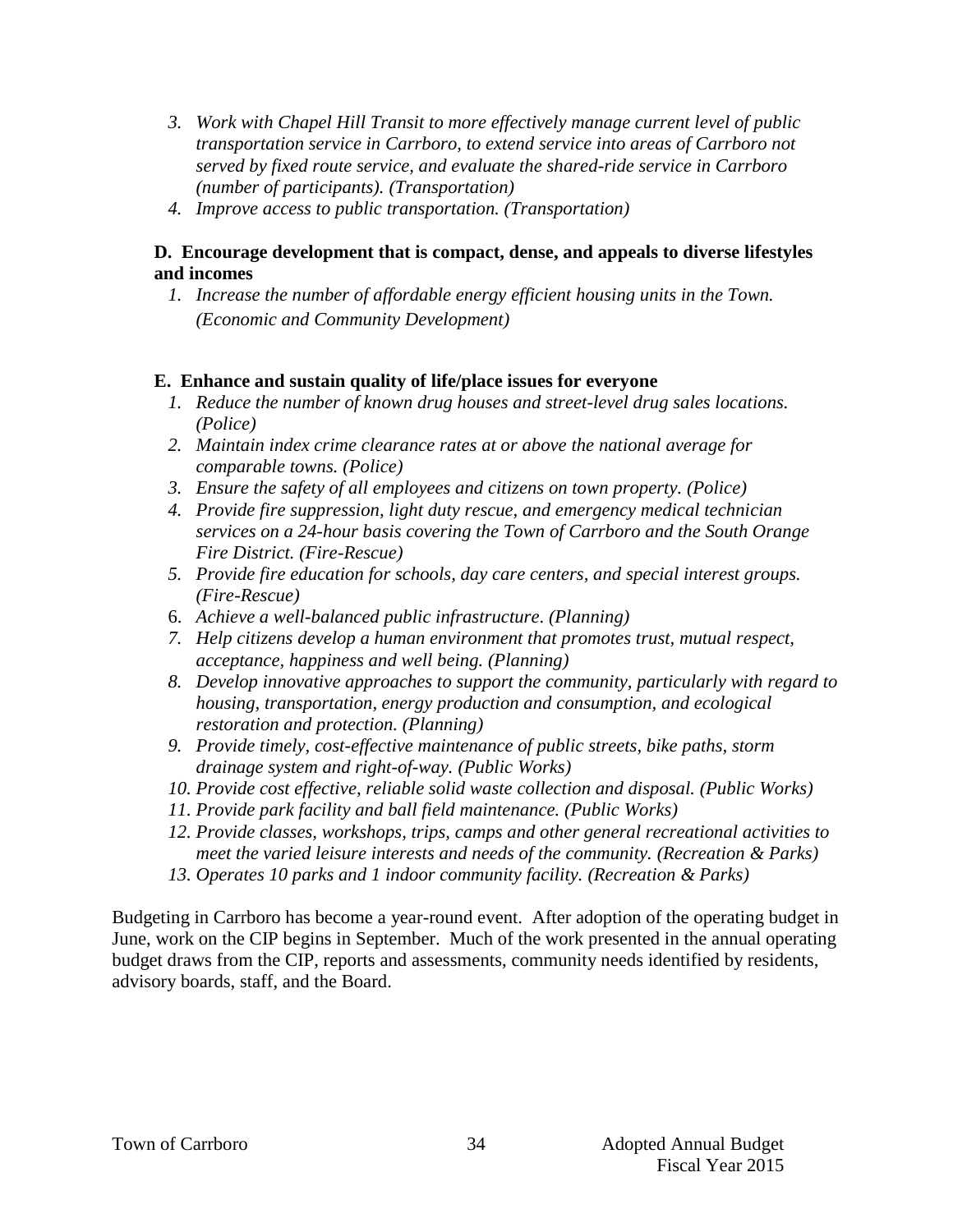# **Budget Calendar**

| FY 2014-15 Budget Manual Distribution                                    | January 30, 2014            |
|--------------------------------------------------------------------------|-----------------------------|
| FY 2013-14 Mid-Year Budget Status Report                                 | February 11, 2014           |
| Notice of Public Hearing to Receive Community Input on FY 2014-15 Budget | February 4, 2014            |
| Public Hearing to Receive Community Input on FY 2014-15 Budget           | February 11, 2014           |
| Requested Budget from Departments Due                                    | February 21, 2014           |
| Preliminary Budget Compiled (Finance)                                    | February 24 - March 5, 2014 |
| Manager Meets with Department Heads on Requested Budget                  | March 10 - 14, 2014         |
| Manager's Recommended Budget Compiled (Finance)                          | March 17-26, 2014           |
| Review of Recommended Budget by Manager                                  | March 27 - 31, 2014         |
| Revisions to Recommended Budget (Finance)                                | April 1-7, 2014             |
| Manager Meets One-On-One with Board of Aldermen                          | April 21-25, 2014           |
| Public Notice of Public Hearing                                          | May 5, 2014                 |
| Manager Submits FY2014-15 Recommended Budget to Board                    | May 13, 2014                |
| First Budget Work Session - Board                                        | May 13, 2014                |
| Public Hearing on Recommended Budget                                     | May 20, 2013                |
| Second Budget Work Session (if needed) - Board                           | June 3, 2014                |
| Board Adopts FY 2014-15 Budget                                           | June 17, 2014               |

Departmental budgets are prepared and justified using two components - a continuation budget with proposed change and/or expansion budget. In recognition that some costs incurred by the Town reflect increases beyond normal inflation, the continuation budget, includes those costs, as well as expenditures where the Town or Board has made a legal or budgetary commitment. The inclusion of these costs in the continuation budget will allow the Town to maintain the same high levels of service provided in the current year with similar operating funds. These costs include projects and infrastructure expenditures reflected in the annual Capital Improvements Plan which includes street resurfacing costs, vehicles, equipment, various specific capital projects and debt service payments for capital commitments. Other ongoing annual costs in the continuation budget includes any pay adjustments for employees, and dependent and retiree health insurance, and numerous operating costs needed to provide daily services.

All other requests are defined as "proposed changes" and are budgeted in a separate column and are categorized in a manner such that the Board and residents can understand the various dynamics involved in making funding decisions. Dynamics include improved service levels, and capital outlay – recurring capital outlay that does not meet the capital thresholds for consideration in the CIP. Justifications for proposed changes are based on the Board's adopted goals as well as individual departmental goals and objectives.

# **FINANCIAL POLICIES**

Among the responsibilities of municipalities to its residents are the care of public funds and the wise and prudent management of municipal finances while providing service delivery to the public and the maintenance of public facilities. These financial management policies adopted by the Board are designed to ensure the fiscal stability of the Town and guide the development and administration of the annual operating and capital budgets. Except for the revision of the fund balance policy on April 5, 2011 to comply with Governmental Accounting Standards Board Statement 54 (GASB 54), *Fund Balance Reporting and Government Fund Type Definitions*, no major changes have been made in the Town's Financial Policies.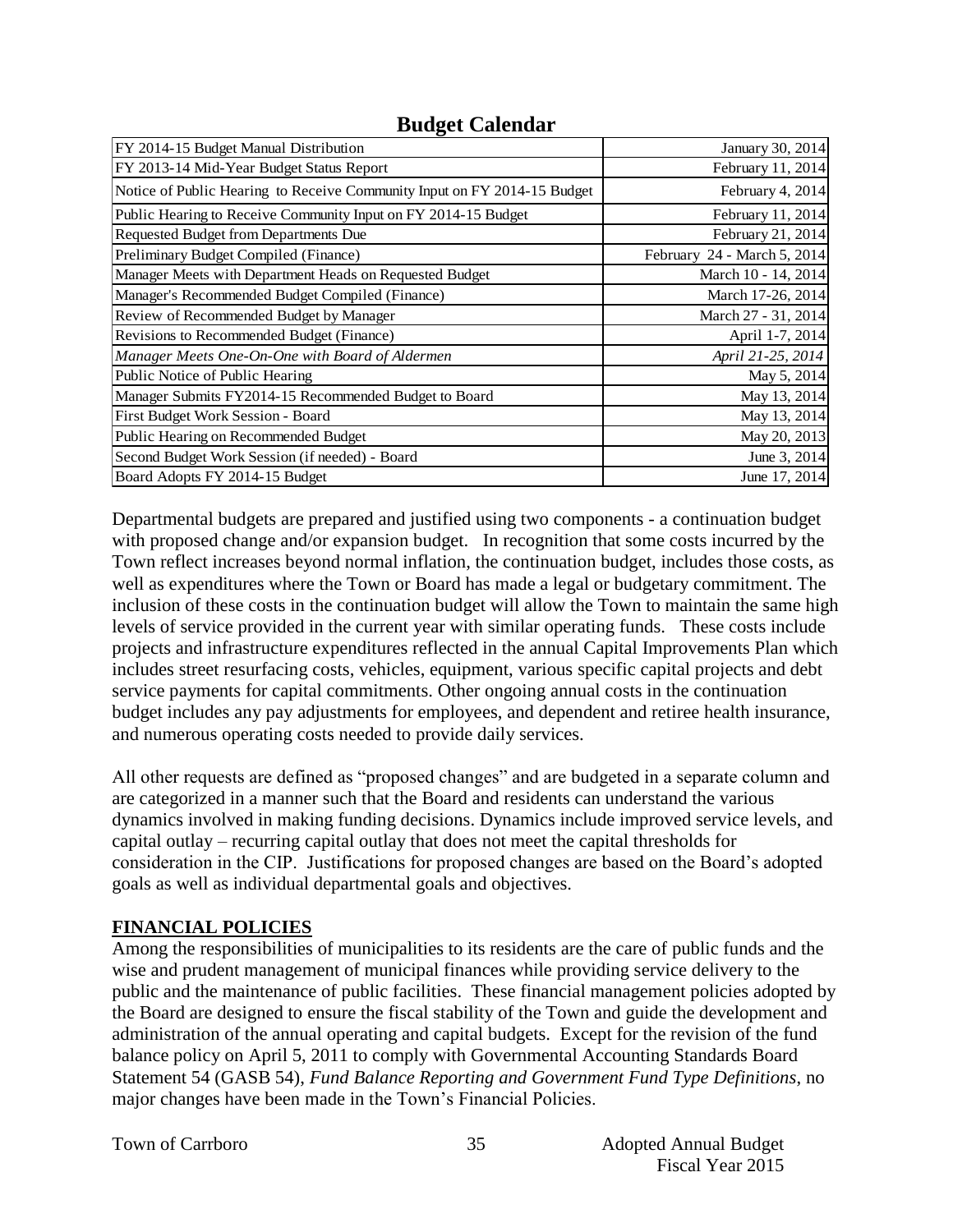The Town's financial policies address revenues, cash management, expenditures, debt and risk management, capital needs and budgeting and management. The specific policy objectives are to:

- 1. Protect the policy-making ability of the Board of Aldermen by ensuring that important policy decisions are not controlled by financial problems or emergencies.
- 2. Assist Town management by providing accurate and timely information on financial conditions.
- 3. Provide sound principles to guide the important decisions of the Board of Aldermen and of management which have significant fiscal impact.
- 4. Provide essential public facilities and prevent deterioration of the Town's public facilities and its capital plant.
- 5. Set forth-operational principles that minimize the cost of government and financial risk, to the extent consistent with services desired by the public.
- 6. Enhance the policy-making ability of the Board of Aldermen by providing accurate information on program costs.
- 7. Employ revenue policies that prevent undue or unbalanced reliance on certain revenues, which distribute the costs of municipal services fairly, and which provide adequate funds to operate desired programs.
- 8. Ensure the legal use of all Town funds through a system of financial security and internal controls.

Town staff shall develop and maintain methods of forecasting future revenues and expenditures. These methods shall project the Town's future revenues and expenditures through a variety of methods including but not limited to forecasts of the economy and future development of the Town. Town staff will estimate General Fund revenues using an objective and analytical process, as well as documenting and maintaining specific assumptions. In instances where there is uncertainty as to assumptions, conservative revenue projections shall be provided.

# **REVENUE POLICIES**

Important issues to consider in revenue analysis are growth, flexibility, elasticity, dependability, diversity, and administration. Under ideal situations, revenues grow at a rate equal to or greater than the combined effects of inflation and expenditures. Revenues should be sufficiently flexible to allow adjustments to changing conditions.

The Town uses the following policies to govern its operations and methods regarding revenues that are used for operations.

# *Sources of revenue*

The Town will strive to maintain a diversified and stable revenue system to shelter the government from short-run fluctuations in any single revenue source and ensure its ability to provide for ongoing service. A balance will be sought in the revenue structure between the proportions of elastic and inelastic revenues. New sources of revenue will be sought to achieve the desirable balance.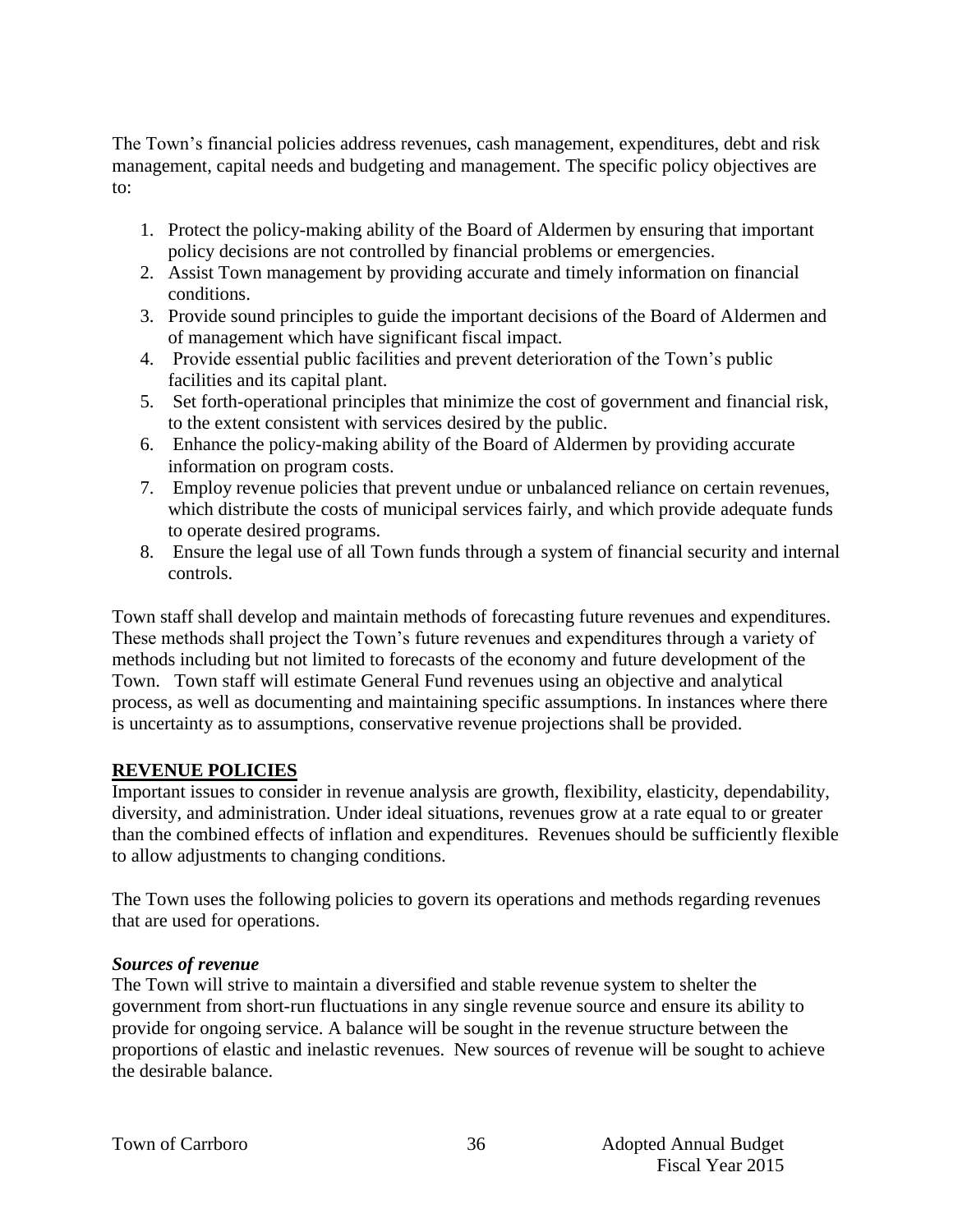Restricted revenue shall only be used for the purpose intended and in a fiscally responsible manner. Programs and services funded by restricted revenue will be clearly designated as such.

Intergovernmental assistance may be in the form of restricted or unrestricted revenue. Unrestricted intergovernmental revenues generally support operational expenses; and restricted intergovernmental revenues are used for the designated purpose, activity and/or service.

#### *Fees and cost recovery*

User fees and charges shall be reviewed annually. Town departments that generate a user fee revenue regularly monitor their fees by comparing them to other local area jurisdictions. Fees shall be adjusted where appropriate to reflect these increases.

Engineering Fees represent an exception to user fees whereby applicants are responsible for paying 80% of fees assessed by the Town's engineers. The engineers, who perform under a contractual agreement with the Town, bill the Town and the Town, in turn, sends a bill to the applicant for all such fees.

The Recreation and Parks Department, establishes recreation fees based on numerous factors, depending upon the program or services offered. Services offered may be available at no cost (a town-sponsored event), partially subsidized based on financial need, or may be based on 80%- 100% direct cost recovery. Fees for nonresident users of recreation programs shall be established after the Board of Aldermen approves the upcoming fiscal year budget. The fee shall be established by dividing the annual appropriation for the Recreation and Parks Department by the number of town residents. This will provide for a per capita cost for recreation services. An average of two activities per year in the Athletic Program and three activities per year in the General program area has been determined.

Therefore, the per activity fee shall be established for those persons not residing nor owning property in Orange County by dividing the annual out-of-county fee by two or three in the Athletic and General Program areas, respectively. An exception to this policy will be in those programs where fees are based on recovering 100% of direct costs.

# *Grants and federal funds*

The Town shall aggressively pursue all grant opportunities; however, before accepting grants, the Town will consider the current and future implications of both accepting and rejecting the monies, including:

- a. Amount of matching funds required;
- b. Any in-kind services that are to be provided;
- c. Impact on operating expenses; and
- d. Length of grant and whether the Town is obliged to continue the services after the grant ends.

# *Payment-in-Lieu Financing*

Payment-in-lieu revenue represents payments from developers or property owners for the purpose of providing open space areas or recreational facilities that serves or benefits residents of the development generating the funds. The Town's ordinance allows developers of certain types of projects to either provide open space and recreational facilities according to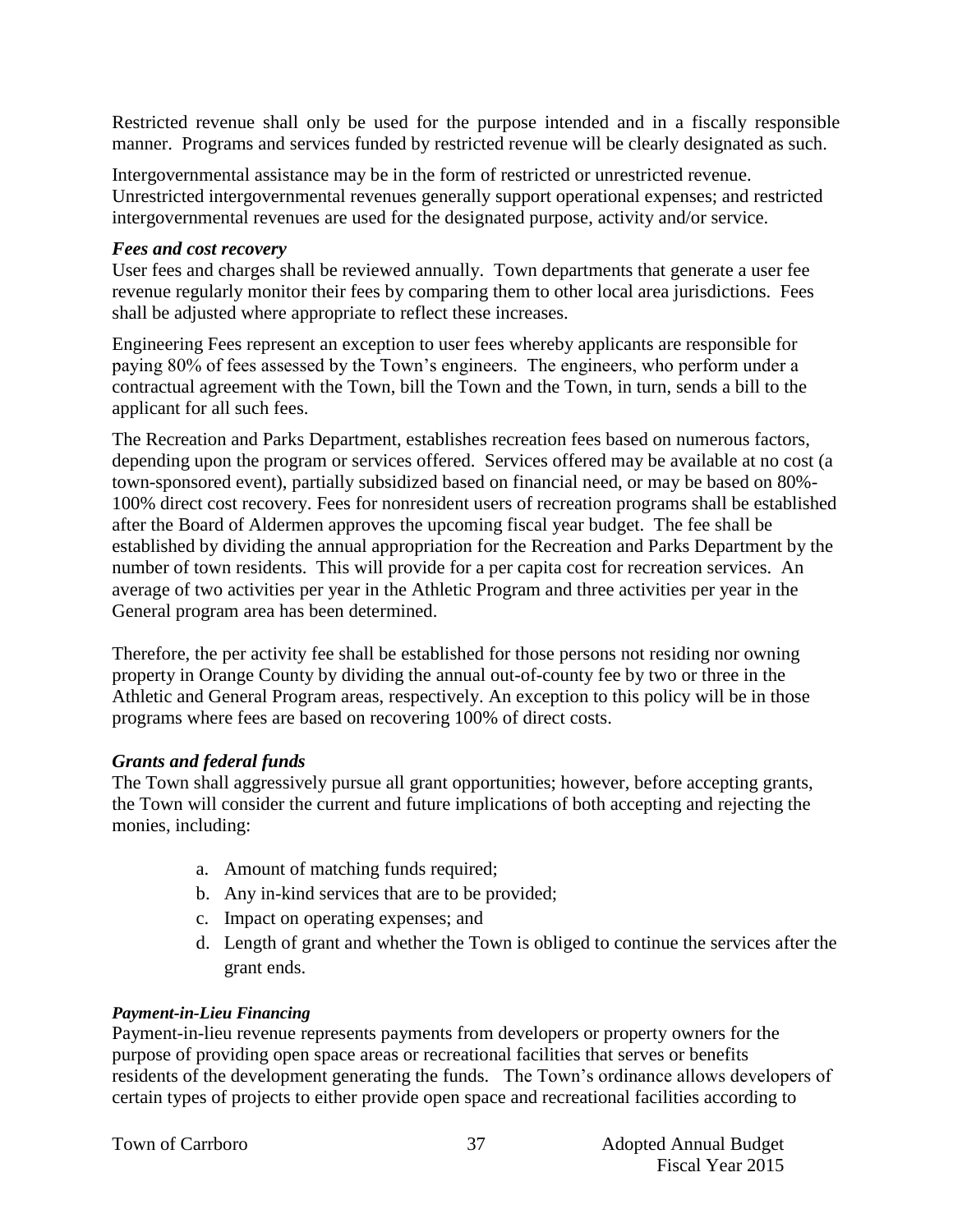standards set forth in the ordinance or pay a fee in accordance with the Town-established fee schedule.

Developers are also able to make payment-in-lieu of providing affordable housing under the applicable provisions of the Land Use Ordinance. Revenue is deposited in the Affordable Housing Fund.

#### *Operating Transfers*

To the maximum extent feasible and appropriate, General Fund transfers to other funds shall be defined as payments intended for the support of specific programs or services. Amounts transferred but not needed to support such specific program or service expenses shall revert back to the General Fund.

#### **OPERATING BUDGET POLICIES**

The Town uses the following policies to govern its operations and methods regarding operating budget expenditures.

#### **Fund Balance**

To maintain the Town's credit rating, meet seasonal cash flow shortfalls, economic downturns or a local disaster, the Town shall maintain and present fund balance for the general fund in accordance with the requirements of GASB 54. The Town will maintain an unassigned fund balance in the general fund at a level ranging from 22.5% to 35% of the General Fund budget. Unassigned fund balance will generally not be used for operating expenses.

Fund balance shall be confirmed at the end of each fiscal year by the annual independent audit and if the:

- 1) Unassigned fund balance falls below 20%, the Town Manager shall develop and implement a plan to rebuild the balance to 22.5% within one year; or
- 2) Unassigned fund balance exceeds 35%; the Town Manager may set aside an amount in assigned fund balance for transfer to the capital projects fund for future projects, unless the Town Manager determines it necessary to maintain fund balance at the current level due to existence of other fiscal, economic and/or operating conditions.

The Board of Aldermen shall take formal action to commit the use of fund balance for projects or purposes in any current year or future year's budget.

Absence a commitment of fund balance by the Board, the Town Manager has the authority to express intended uses of unrestricted or unassigned fund balance that will result in assigned funds for specific purpose.

Where an expenditure is incurred for which restricted and unrestricted fund balance is available, the restricted fund balance, to the extent feasible, should be used first.

When expenditure is incurred for which there is unrestricted fund balance available, funds should be spent in the following order: committed, assigned and unassigned.

a. Committed fund balances are amounts that can be used only for the specific purposes determined by a formal action of the government's highest level of decision-making

38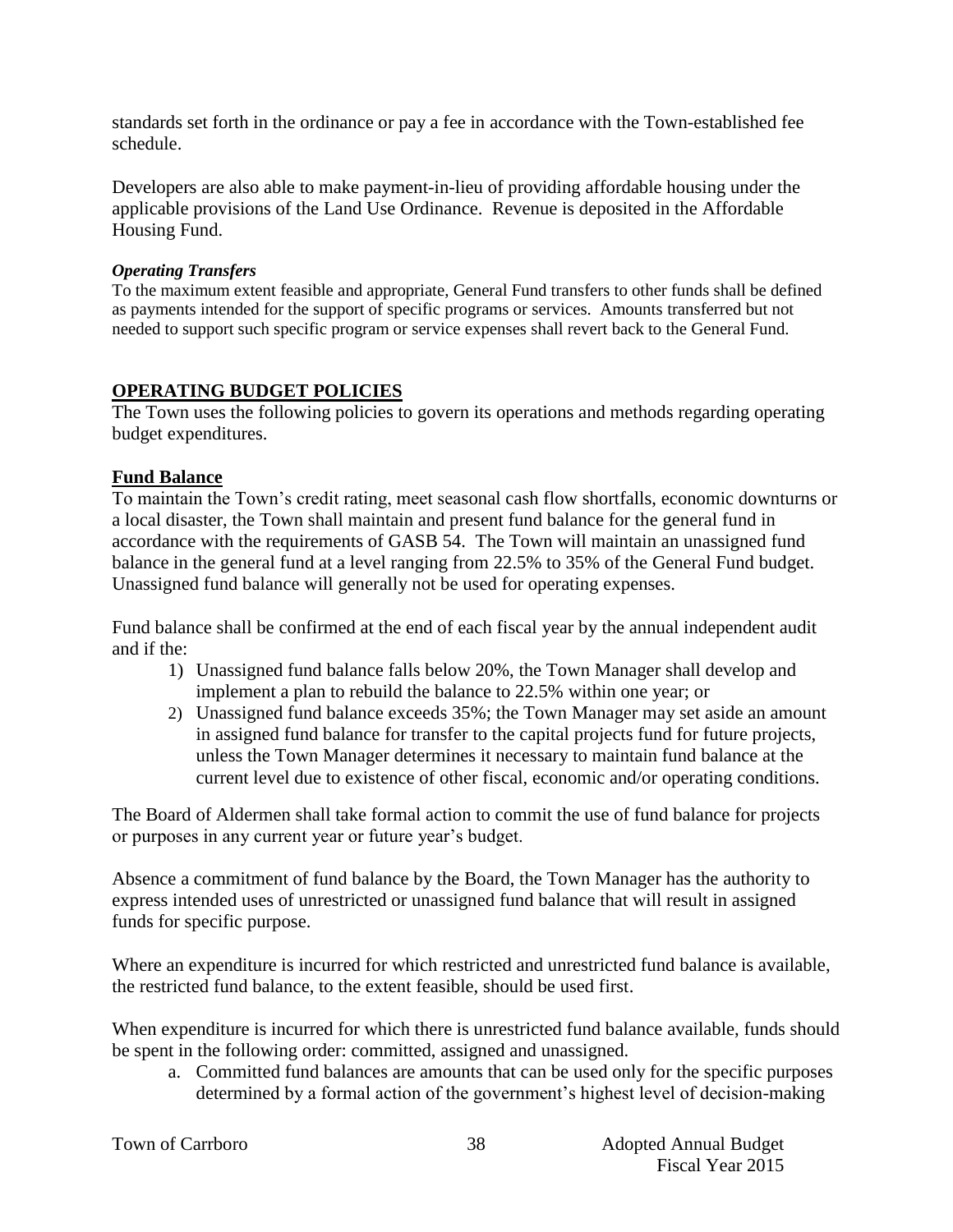authority. Commitments may be changed or lifted only by the government taking the same formal action that imposed the constraint originally.

- b. Assigned fund balances are amounts intended to be used by the government for specific purposes and so expressed by the governing body or by an official or body to which the governing body delegates the authority.
- c. Unassigned fund balance is the residual classification of the general fund that includes all amounts not contained in other fund balance classifications. Unassigned amounts are technically available for any purpose.

# **Budget Process and Procedures**

The North Carolina Local Government Budget and Fiscal Control Act requires that the Town Manager submit a recommended budget and budget message to the Mayor and Board of Aldermen no later than June 1st, that the Board hold a public hearing on the budget, and that the Board adopt an annual budget or interim budget each year by July 1st. The budget must be balanced which is defined by the Fiscal Control Act as "the sum of estimated net revenues and appropriated fund balance in each fund shall be equal to appropriations in that fund."

State laws also determine the types of services and regulatory authority, which the Town can provide as well as the revenue sources available to the Town. For example, the Town is authorized to provide police and fire protection, refuse collection, and street maintenance services, but is not authorized by the State to levy income taxes or to raise the local sales tax which is capped at the existing two and one-half  $(2.5)$  percent. In North Carolina, county governments are responsible for public health, education, and social services. County and state government decisions govern funding for the Chapel Hill- Carrboro School System.

While the budget process seeks to develop an annual financial plan for the Town, the budget is also a strategic plan whereby departmental goals and objectives are aligned with the Board's strategic priorities, goals and commitments.

The budget is prepared by the Town Manager for a one-year fiscal cycle beginning July 1 and ending June 30 of the following year and must be adopted by the Board of Aldermen prior to the beginning of each fiscal year.

The recommended budget, as presented by the Town Manager, shall reflect the continuation of current service levels wherever appropriate and/or shall include an explanation of any decreases and increases. Any reprogramming or budget shifts from the previous budget shall be clearly identified in the budget document. The recommended budget shall be a balanced budget; recommended allocations shall not exceed projected revenues.

Public input and review of the recommended budget is encouraged. In addition to the required statutory public hearing, the Board generally holds a public hearing at the beginning of the budget development process to get input from the citizens. The entire budget document shall be available at the Town Clerk's Office and the Town's website for review.

#### *General Fund Budgeting*

The basic format of the budget shall identify functional programs within organizational structures defined primarily by department. Programs are defined as specific services provided to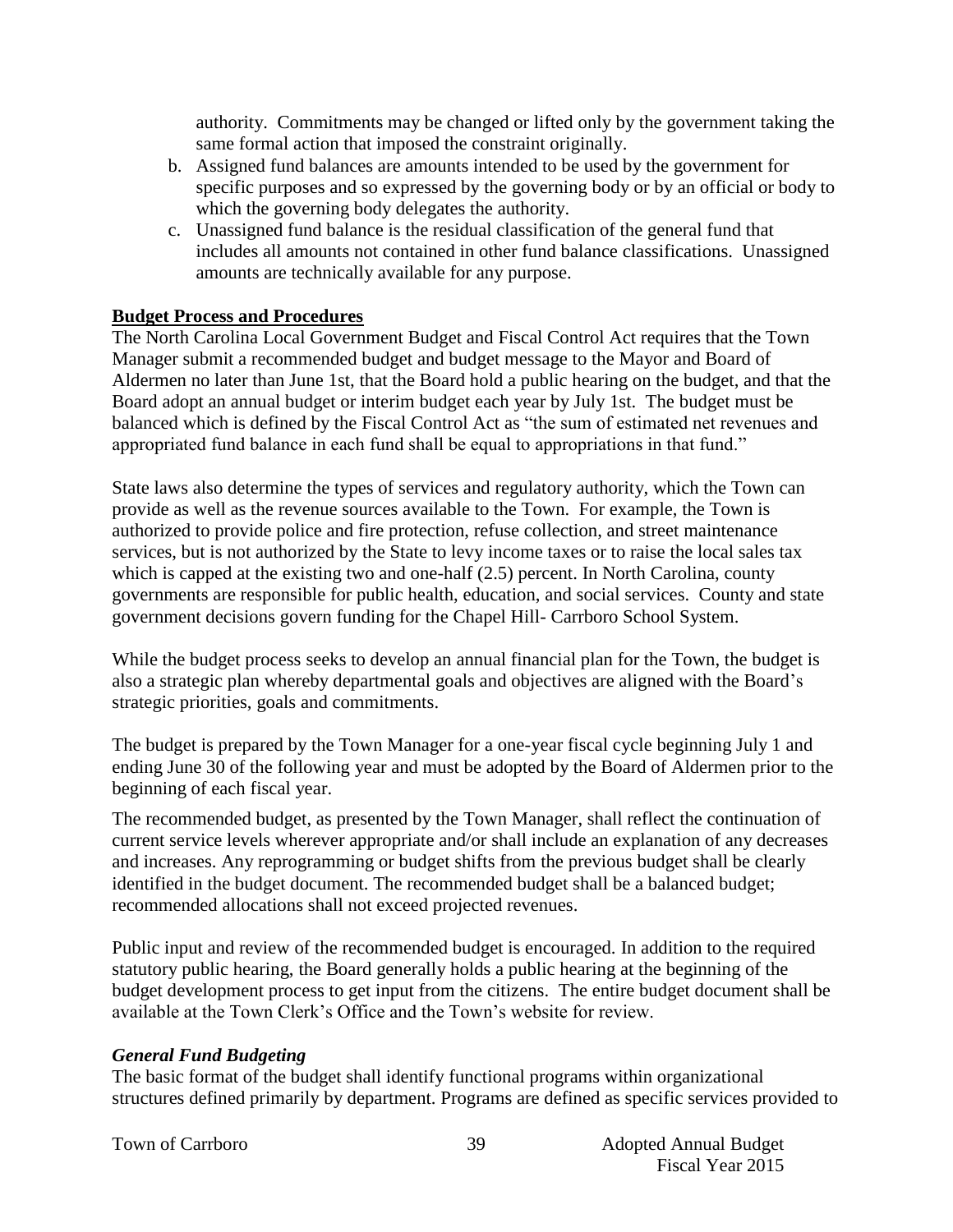the public by a specific department. All assumptions, transfers, and other relevant budget data shall be clearly stated. The Town will avoid budgetary procedures that balance current expenditures at the expense of meeting future years' expenses, such as postponing expenditures, accruing future years' revenues, or rolling over short-term debt.

Requests for human services and nonprofit funding shall coincide with the budget process. The Town shall set aside funds for external organizational or program services through the grant application process. The amount recommended for funding shall increase each year based on the consumer price index (CPI) over the previous twelve months, or any amount determined by the Board. If the CPI remains flat or decreases, nonprofit funding shall remain unaffected. Requests from external organizations are reviewed by the Town's Human Services Commission which in turn submits a funding recommendation to the Board of Aldermen.

Transfers between funds and transfers from the non-fuel contingency account may be authorized only by the Board of Aldermen. Appropriation of non-fuel contingency funds shall be exclusively for government operations. All other transfers may be approved by the Town Manager.

In instances where specific activities or purchases are authorized by the Board of Aldermen in a certain fiscal year and remain incomplete and thus, unexpended, fund balance may be carried forward, at Board of Aldermen's discretion, into the next fiscal year to support such activities or purchases.

Budgetary and accounting procedures will conform to Generally Accepted Accounting Principles (GAAP) for governmental agencies. Where possible, the budget and subsequent status reports will integrate performance measurement and productivity indicators.

# *Special Fund Budgeting*

The term "Special Funds" shall be used to identify all funds other than the General Fund or Capital Project Fund, inclusive of the following fund types: Grants Administration Fund, Affordable Housing Fund, Revolving Loan Fund, Energy Efficiency Revolving Loan Fund, and Business Loan Fund. Special Funds shall be created when legally required, requested by the Board of Aldermen, or to facilitate internal accounting and financial reporting procedures.

The annual budget for each Special Fund shall be prepared in conjunction with the General Fund budget and shall be submitted to the Board of Aldermen for adoption prior to the beginning of the fiscal year. Special Funds budgetary and accounting procedures will conform to GAAP.

#### *Capital Fund Budgeting*

A local government may in its discretion, authorize and budget for a capital or grant project, either in its annual budget ordinance or in a project ordinance. At any time during the year, a capital project or grant project ordinance may be established. A project ordinance is for the life of the project and must be adopted by the governing board prior to commencement of the project.

A project ordinance must be balanced with the revenues estimated to be available for the project equal to appropriations for the project. A project ordinance shall clearly identify the project and authorize its undertaking, identify the revenues that will finance the project, and make the

Town of Carrboro **Adopted Annual Budget** Annual Budget Fiscal Year 2015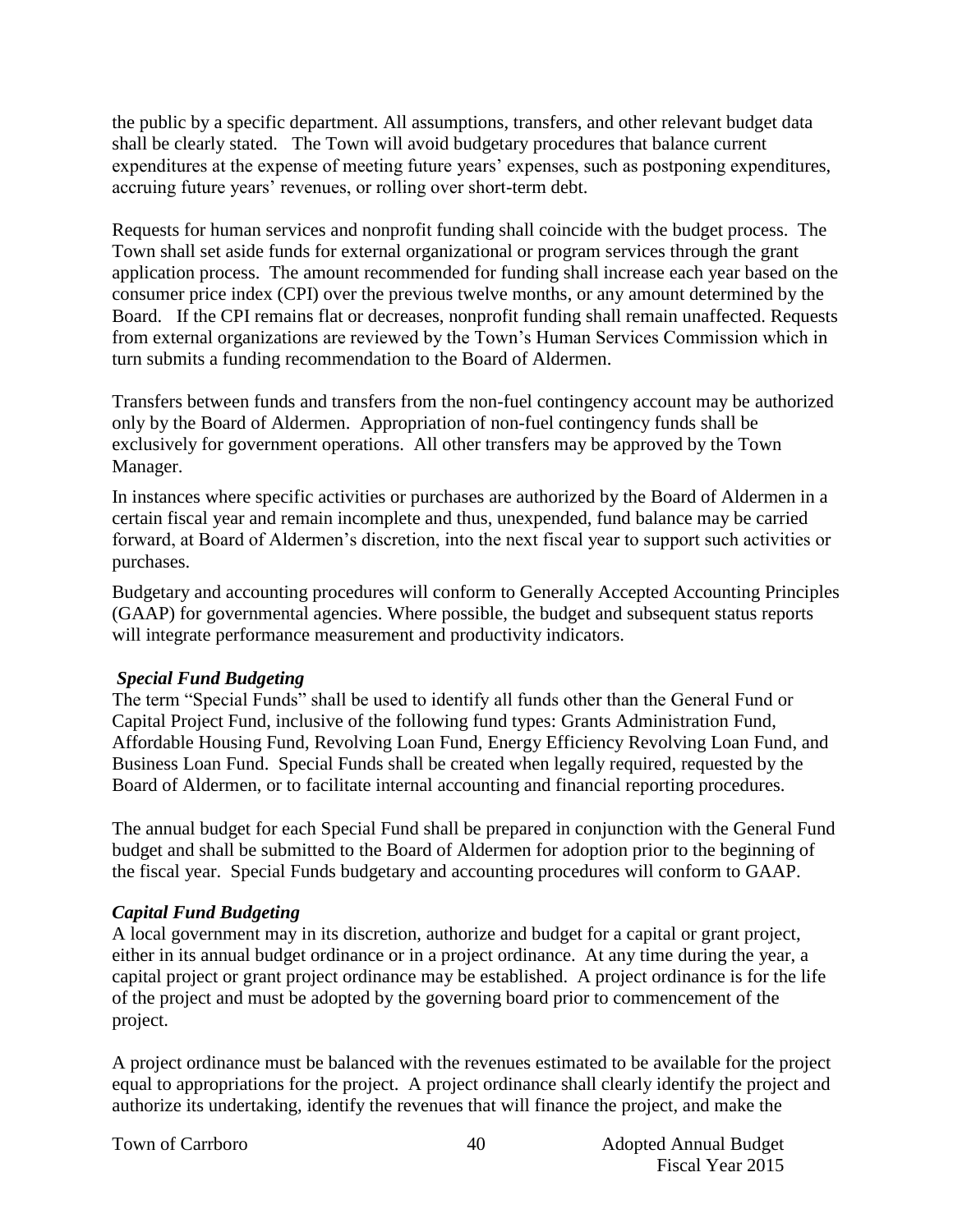appropriations necessary to complete the project. An amendment is required when the budget established for the project is not sufficient to complete the project in its entirety. A project ordinance amending the project budget will require approval by the Board of Aldermen.

Major capital decisions tend to have a fiscal and operational impact more extensive than that required of annual operating and maintenance decisions and require different planning and budgetary methods. For projects that cost over \$100,000 and will require more than one year to accomplish, departments should use a project ordinance rather than the General Fund operating budget.

# **Transfers**

Line-item adjustments within one project will be allowed via an internal budget adjustment request form, as long as the scope of the project is substantially the same and total funding for the project will not increase as a result of the transfer.

Transfer requests are prepared and signed by the department head of the requesting department and submitted to Finance for review. When transfers occur, the project manager or department head will state that the project scope can still be achieved without increasing the total funding of the project. Finance will ensure that sufficient funds are available in the authorized budget and the transfer does not increase the total appropriation for the project. All transfer requests are approved by the Finance Director and Town Manager.

A transfer of funds between projects within the same fund is only allowed with formal board approval. This process ensures transparency and keeps the Board up-to-date regarding budget changes in capital projects.

#### *Maintenance of Capital Assets*

Provisions will be made for adequate maintenance of the capital plant and equipment and for their orderly rehabilitation and replacement, within available revenue and budgetary limits. The budget should provide sufficient funds for the regular repair and maintenance of all Town capital assets. The budget should not be balanced by deferring these expenditures.

The budget shall incorporate and recognize the importance and necessity of maintaining and updating the installed technological infrastructure. End-user workstations are to be replaced on a five year cycle, servers to be replaced on a three year cycle and other network infrastructure and business applications to be replaced as dictated by financial, technical, and business criteria defined in the Technology Plan. It is noted that replacement of infrastructure with the latest technology, rather than applying major upgrades to existing infrastructure, is often the most cost effective path.

As with technology, town vehicles are also replaced on a predetermined schedule. Through a planned approach the Town looks to minimize fleet capital cost and operational cost. Age and usage criteria provide general guidance for replacement and there can be other circumstances that factor in the decision to replace a vehicle or piece of equipment either sooner or later than the recommended guidelines. These factors may include high maintenance cost, excessive down time, standardization of fleet, or change of operation.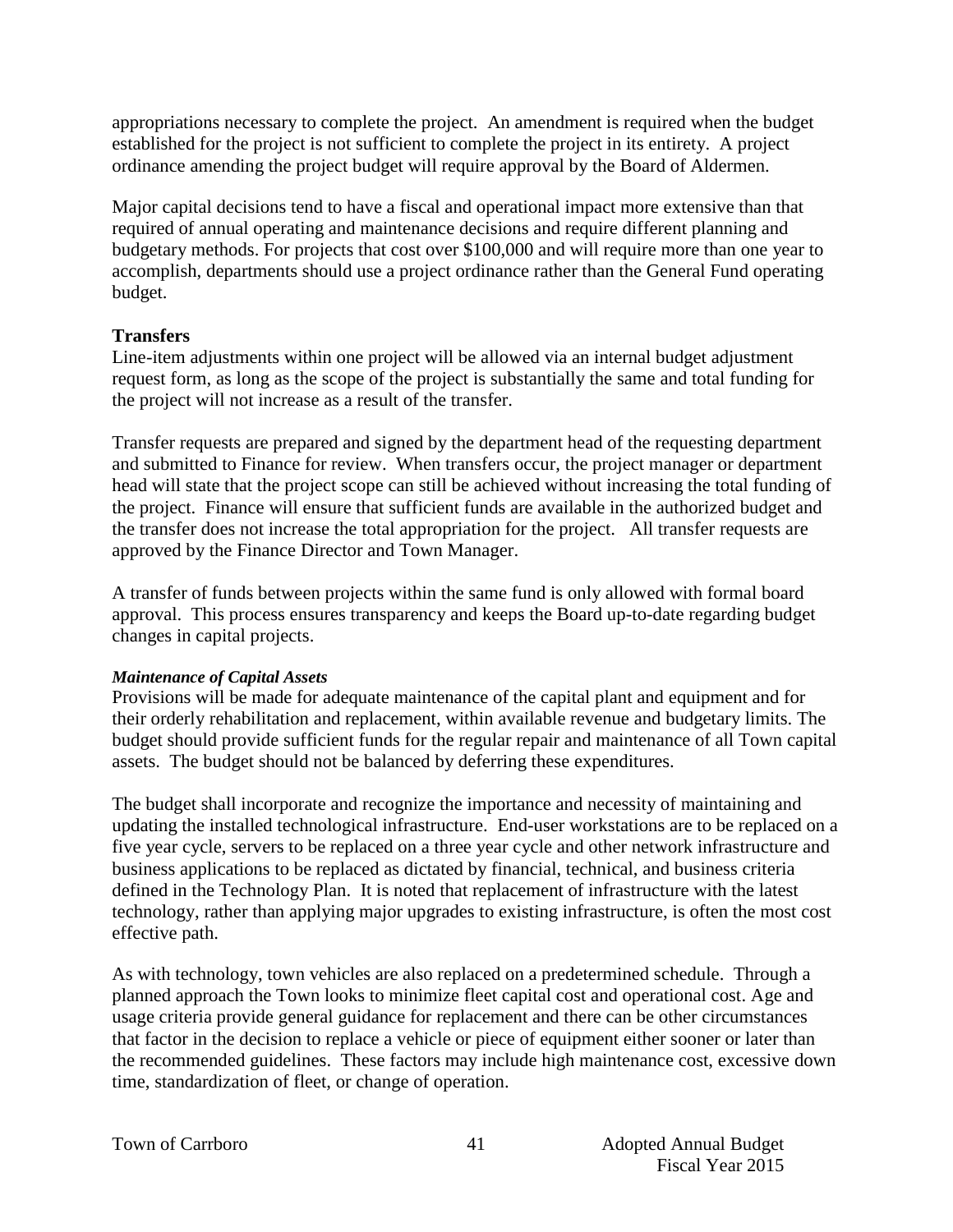All vehicles and capital equipment that exceeds \$25,000 per item shall be considered for installment financing.

# **CAPITAL IMPROVEMENT PROJECT POLICIES**

The Town uses the following policies to govern its capital improvement program that address particular community needs.

# *Capital Improvement Program*

The Town Manager shall develop and maintain a projection of capital improvement projects (Capital Improvement Program) for the next six years based on the previous capital improvement plans, community needs assessments, and projects approved by the Board of Aldermen. The Capital Improvement Program (CIP) should be tied to projected revenue and expenditure constraints. Future planning should consider periods of revenue surplus and shortfall and adjust future programs accordingly. The CIP includes long-term maintenance and other operational requirements for proposed projects that meet the following criteria: 1) requested item is equipment costing more than \$25,000, or is a vehicle, and 2) requested project is multi-year in nature and exceeds \$100,000 over the life of the project. The CIP also includes information technology projects with costs equal to or greater than \$15,000. Each fiscal year, the Town Manager will update the CIP to include current information for review by the Board of Aldermen. The CIP plan is incorporated into the annual operating budget request process. Provisions are made for adequate maintenance of capital infrastructure and equipment and for their orderly replacement within available revenue and budgetary limits. Items are appropriated into the budget by the board upon adoption of the budget.

The CIP budget process shall include a financial analysis and narrative of the impact of the CIP on the Town's financial condition, including but not limited to, debt levels and operating budget.

The Town shall actively pursue outside funding sources for all projects for the CIP funding. The Town's capital program will recognize the borrowing limitation and debt tolerance of the Town.

# *Capital Improvement Financing*

Within the limitation of existing law, various funding sources may be utilized for capital improvements. Capital projects shall not be dictated by the nature of funding available except to the extent that the projects meet an initial test of being required to achieve Town goals or to the extent that projects must be placed in priority dictated by the nature of the funds available.

Unspent capital project funds shall revert to undesignated capital reserves within the Capital Reserve Fund for future capital funding. In no case shall projects incur a funding deficit without the express approval of the Board of Aldermen.

# **DEBT MANAGEMENT POLICY**

# **POLICY STATEMENTS**

Debt policies are written guidelines and restrictions affecting the amount, issuance, process, and type of debt issued by a governmental entity. The important functions of a debt policy are to: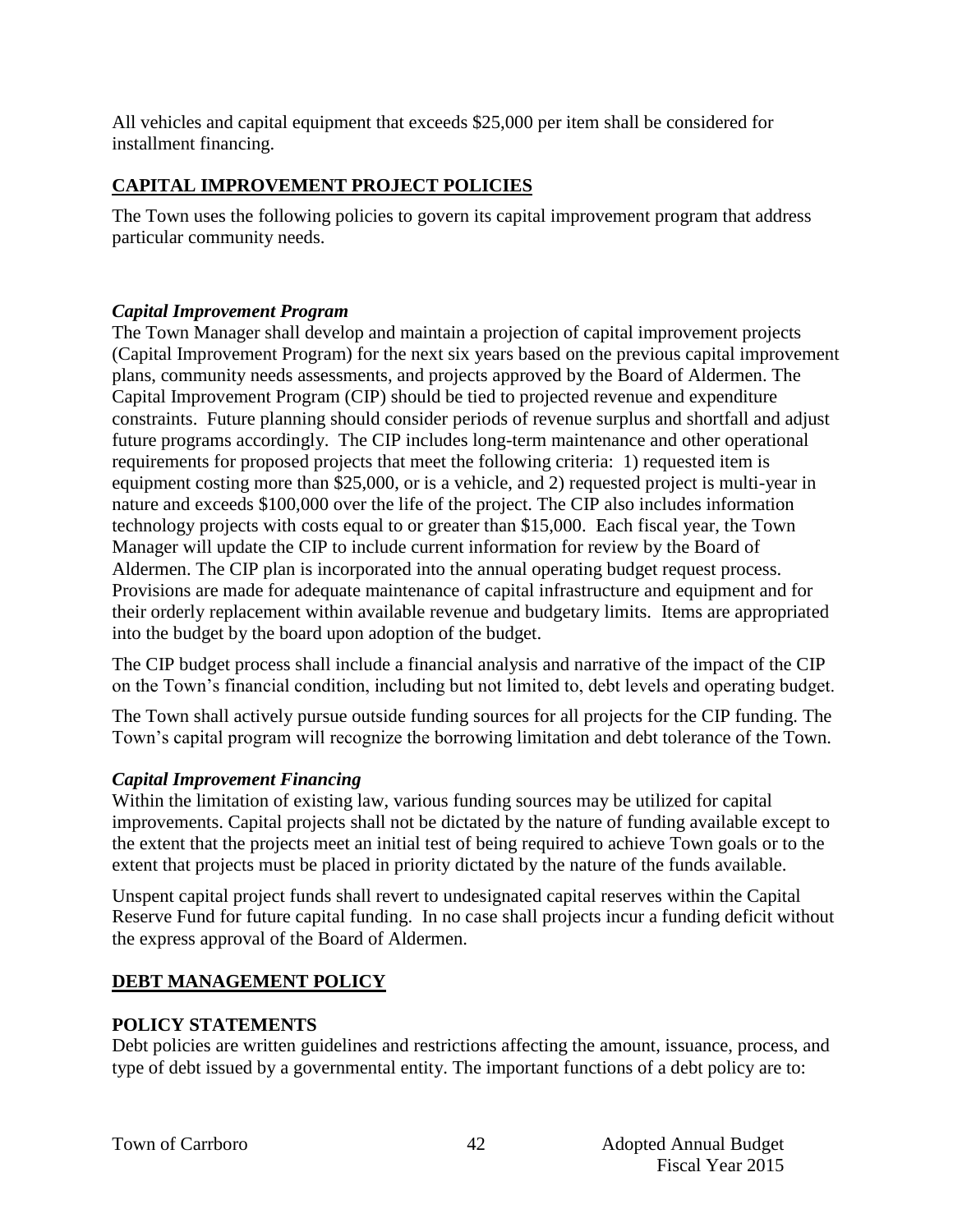- Provide guidance on the types and levels of the Town's outstanding debt obligations so as not to exceed acceptable levels of indebtedness and risk. Debt policies also serve as a framework within which the Town can evaluate each potential debt issuance;
- Direct staff on objectives to be achieved, both before bonds are sold and for the ongoing management of the debt program;
- Facilitate the debt issuance process by making important decisions ahead of time;
- Assist the Town in the management of its financial affairs, ensuring that the Town maintains a sound debt position and that its credit quality is protected;
- Allow for an appropriate balance between the established debt parameters and providing flexibility to respond to unforeseen circumstances and new opportunities; and
- Serve as a means of stimulating an open debate about the government's outstanding obligations and lead to an informed decision by elected officials.

# **Purpose and Type of Debt**

# *Purpose:*

Debt is only to be incurred for financing capital assets that, because of their long-term nature or because of budgetary constraints, cannot be acquired from current or budgeted resources. Debt is not to be used for operational needs or normal recurring maintenance. Ideally, the Town will strive to restrict debt issuance to capital needs identified and formalized in a capital improvement program (CIP).

# *Types of Debt:*

The types of debt instruments can include general obligation bonds, bond anticipation notes, revenue bonds, lease-installment financings, certificates of participation, special obligation bonds, or any other financing instrument allowed under North Carolina statutes. The Town will strive to use the least costly and most appropriate form of financing for its project needs.

All debt issued, including short-term installment purchase financing that the Town incurs for recurring equipment, will be repaid within a period not to exceed the expected useful life of the improvements, equipment, or vehicles financed by the debt.

# **Debt Limits and Affordability**

Debt policies should define limits or acceptable ranges for each type of debt. Limits are set for legal, financial, and policy reasons. State law dictates legal limits. Financial limits may be established to achieve a desired credit rating or to exist within budgetary or other resource constraints. Debt limits alone will not result in desired ratings, but limits on debt levels can have a material impact if the local government demonstrates adherence to the policy over time. Policy limits can include the purposes for which debt may be used, the types of debt that may be issued, and minimum credit ratings.

The Town will use an objective, analytical approach to determine the amount of debt to be considered for authorization and issuance.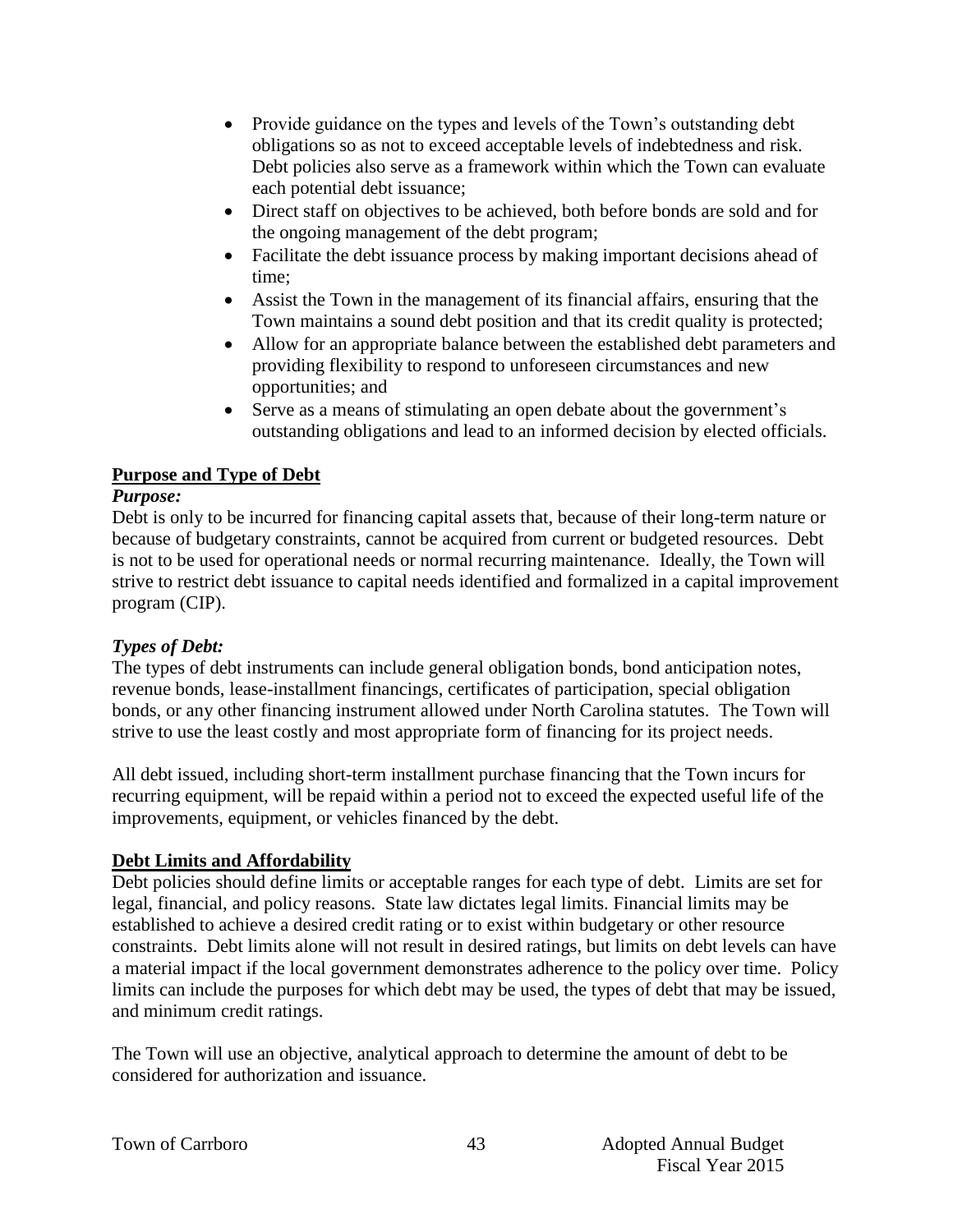#### *Several standards or guidelines are available for establishing limits:*

#### *Outstanding Debt as a Percentage of Assessed Valuation*

This ratio measures debt levels against assessed valuation and assumes that property taxes are the primary source of debt repayment.

Statutorily, the Town is subject to the Local Government Bond Act of North Carolina which limits the amount of net bonded debt the Town may have outstanding to 8% of the appraised value of property subject to taxation. However, this is not considered a realistic ratio as other ratios that measure ability to pay (described below) would exceed the Town's desired debt levels.

The Town will also strive to avoid maintaining a "high" debt burden as measured by the Local Government Commission. This analysis is updated annually by the LGC.

#### *Debt per Capita*

This ratio reflects the philosophy that all taxes, and therefore the total principal on outstanding debt, are paid by the residents (as measured by population count). This ratio is widely used by analysts as a measure of an issuers' ability to repay debt.

The Town will also strive to avoid maintaining a "high" debt burden as measured by the Local Government Commission. This analysis is updated annually by the LGC.

#### *Debt Service as a Percentage of Operating Expenditures*

The ratio that measures the percentage of debt service to the general fund expenditures reflects the Town's budgetary flexibility to change spending and respond to economic downturns. Annual debt service payments (like a house payment), can be a major fixed part of a government's fixed costs and its increase may indicate excessive debt and fiscal strain.

The North Carolina Local Government Commission (LGC) advises that local governments should have a reasonable debt burden. A heavy debt burden may be evidenced by a ratio of General Fund Debt Service to General Fund Expenditures exceeding 15%, or Debt per Capita or Debt to Appraised Property Value exceeding that of similar units. Credit rating agencies, on the other hand, consider debt exceeding 20% of operating budget to be excessive. Ten percent is considered acceptable. The Town will maintain this ratio at or below 12%, considering this to be a moderate level of debt.

#### *Use of Debt Ratios*

This measure of debt service expenditures as a percentage of operating expenditures will be the primary ratio used to relay the impact of debt to the Board, both in terms of tax rate and ability to pay debt within budgetary constraints. No project will be included in the CIP that increases the debt ratio above 12%. Any project that is considered outside of the Capital Improvement Plan shall be revisited in context of the plan to monitor the project's impact on the Town's debt ratios. Projects shall be considered for recommendation as long as the debt service expenditures as a percentage of operating expenditures remain at or below the 12% debt ratio.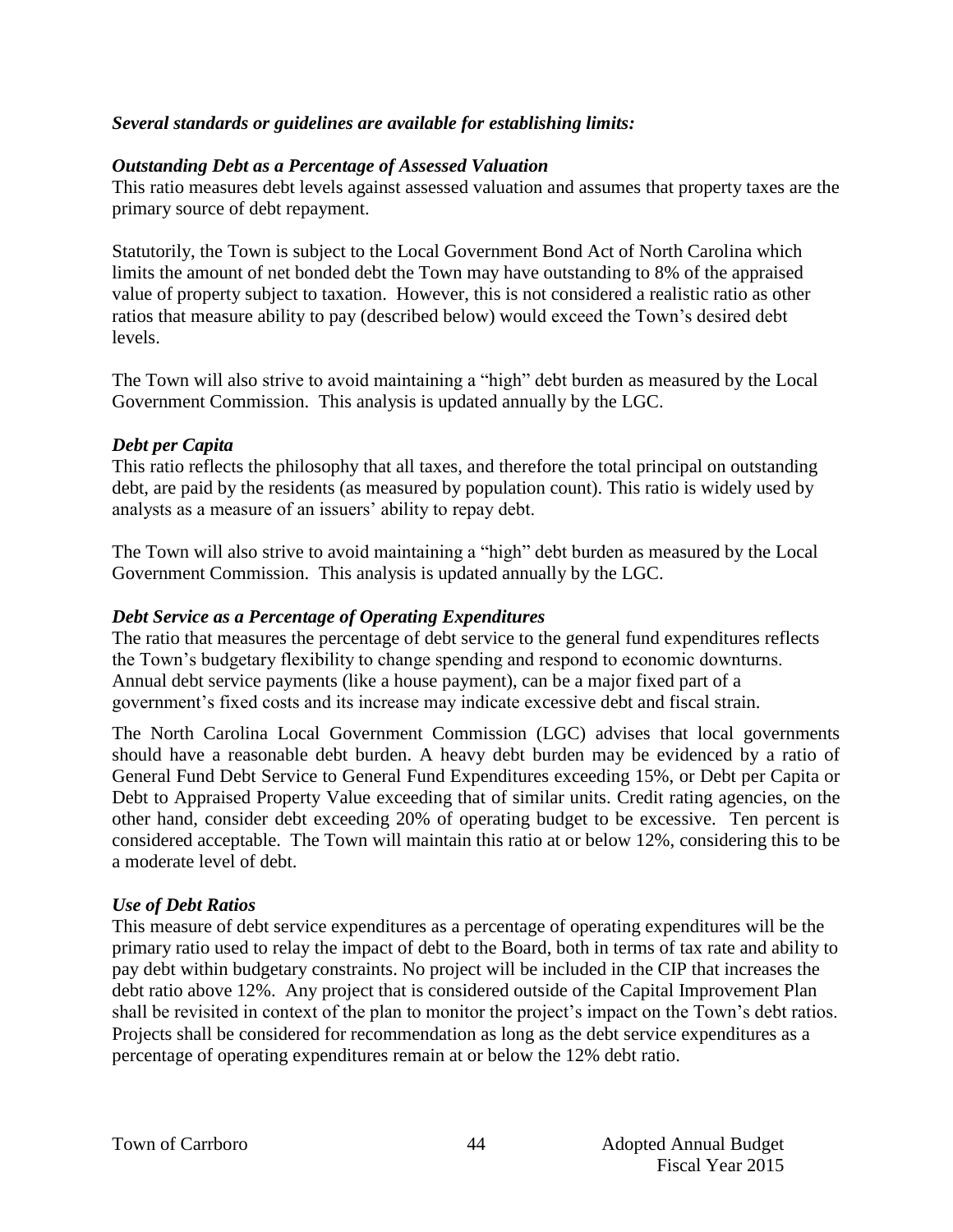The aforementioned measures, while defined with targets in mind, shall also be judged against the necessity of and benefits derived from the proposed acquisitions. The Town will continue to update its debt affordability analyses annually along with a review of peer groups to continue to analyze and control its debt effectively.

By establishing comparative debt ratios and targets over a period of time, the Town is demonstrating that there is an analytical and informed process for monitoring and making decisions about the Town's debt burden and maintaining the Town's fiscal position on behalf of the community.

# **Bond Ratings**

The Town's current bond ratings are: **Standard and Poor's AA+**; and, **Moody's Aa2**. The Town will maintain continuing disclosure and good communications with bond rating agencies and financial institutions on the Town's financial condition and operations.

# **Debt Issuance and Structure**

The Town will strive to issue bonds no more frequently than once in any fiscal year. The scheduling of bond sales and installment purchase decisions and the amount of bonds to be sold and installment financing to be sought will be determined each year by the Board of Aldermen. These decisions will be based upon the identified cash flow requirements for each project financed, market conditions, and other relevant factors.

If cash needs for bond projects are insignificant in any given year, the Board may choose not to issue bonds. Instead, the Board may fund upfront project costs and reimburse these costs when bonds are sold. In these situations, the Board will adopt reimbursement resolutions prior to the expenditure of project funds.

For most debt issues, the actual structure and sale is conducted in conjunction with the Local Government Commission (LGC), a division of the Office of State Treasurer. The LGC functions as the financial advisor to local governments when issuing debt. Structuring must take into consideration current conditions and practices in the municipal finance market.

The Town will seek level or declining debt repayment schedules on long-term bonded debt, as encouraged by the Local Government Commission. Debt requiring balloon principal payments reserved at the end of the issue term will be avoided. General obligation bonds will be generally competitively bid with no more than a 20-year life.

For short-term installment financings on capital items and equipment, the Town will rely on a competitive bidding process and the debt term will not exceed the useful life of the asset.

# **Capital Planning and Debt Determination**

The Town will adopt a six-year capital improvements plan (CIP) annually. Debt financing and the associated policies will be considered in conjunction with the CIP with approval of funding and projects by the Board of Aldermen.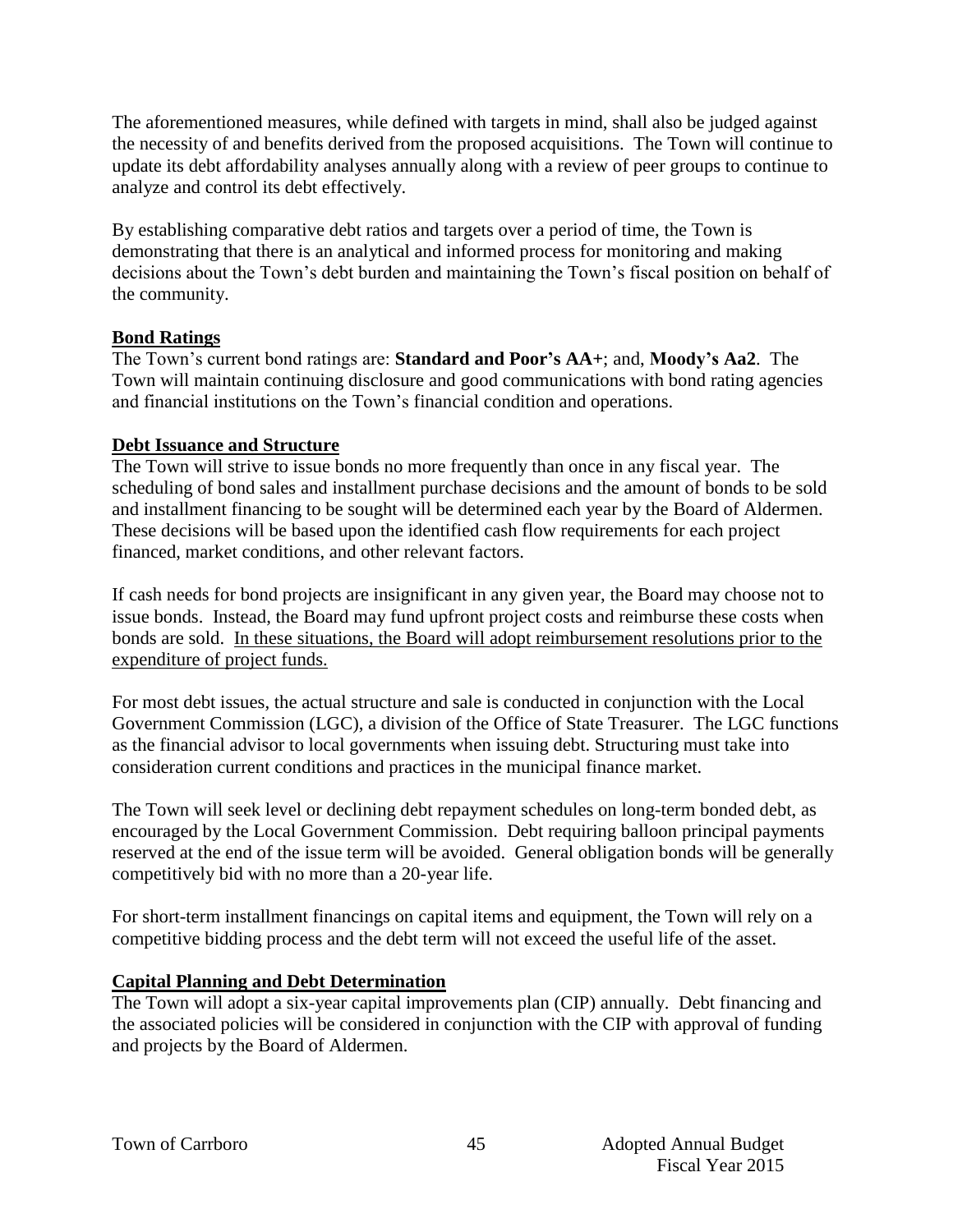Any capital item that has not been included in the CIP, but because of its critical or emergency need where timing was not anticipated in the CIP or budgetary process, or is mandated immediately by either State or Federal requirements, will be considered for approval for debt financing.

# **BUDGETARY ACCOUNTING AND REPORTING**

# *Budget Adoption*

The Town operates under an annual budget ordinance in accordance with the Local Government Budget and Fiscal Control Act (North Carolina General Statutes Section 159). These statutes require that the Board of Aldermen adopt a balanced budget in which estimated revenues and appropriated fund balances equal expenditures. The Town Manager must submit a balanced budget proposal to the Board by June 1 of each year, and the Board must adopt the Budget Ordinance by July 1. A formal public hearing is required to obtain community comments of the proposed budget before the Board adopts the budget. By state law, the fiscal year begins on July 1 and ends on June 30.

An annual budget is adopted for the General Fund. All annual appropriations lapse at the fiscal year end. Project ordinances are adopted for the remaining Special Revenue Funds, and the Capital Projects Fund.

# *Basis of Accounting and Budgeting*

The budget is adopted using the modified accrual method of accounting. Under this basis, revenues are recognized in the period received and accrued if considered to be both measurable and available to pay current liabilities. The Town considers all revenues available if they are collected within 90 days after year-end, except for property taxes. Those revenues susceptible to accrual include: investments, sales tax, and grants-in-aids earned. Expenditures are recognized when a liability is incurred. On a budgetary basis, revenues are recorded by source of revenue (property tax, intergovernmental, taxes and licenses, etc) and expenditures are recorded by department, function or project. Expenditures may not legally exceed appropriations at the departmental level for all annually budgeted funds and at the fund level for multi-year funds.

| <b>Fund Type</b>   | <b>Fund Category</b> | <b>Basis of Accounting</b> | <b>Budgetary Accounting</b> |
|--------------------|----------------------|----------------------------|-----------------------------|
| General Fund Group | Governmental         | Modified Accrual           | Modified Accrual            |
| Special Revenue    | Governmental         | Modified Accrual           | Modified Accrual            |
| Capital Projects   | Governmental         | Modified Accrual           | Modified Accrual            |

Within the budget ordinance, the general fund is further divided into functions, which represent the level of authorization, by the governing board. Revenue functions include Ad Valorem (Property Taxes), Local Sales Taxes, Other Taxes/Licenses, Restricted and Unrestricted Intergovernmental Revenues, Permit and Fees, Sales and Services, Investment Earnings, Other Revenues, Other Financing Sources, and Fund Balance Appropriated.

Expenditure functions are primarily budgeted at the departmental level and include: Mayor and Board of Aldermen, Advisory Boards, Governance Support, Town Manager, Economic and Community Development, Town Clerk, Management Services, Personnel, Police, Fire, Planning, Transportation, Public Works, Parks and Recreation, Non-departmental, and Debt Service.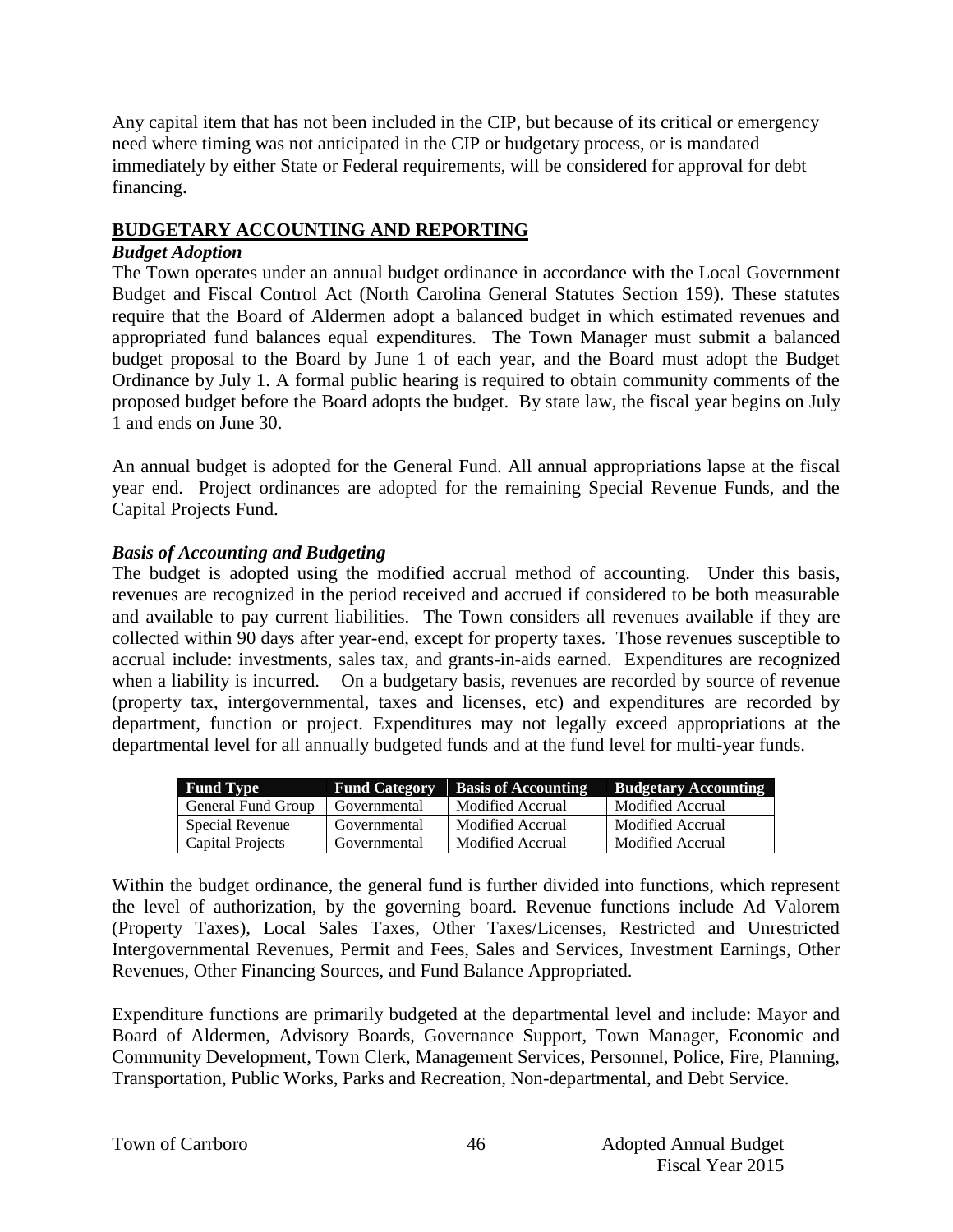The Board of Aldermen may authorize and budget for capital projects and multi-year special revenue funds in its annual budget ordinance. The project ordinance authorizes all appropriations necessary for the completion of projects.

#### *Amending the Budget*

The Board of Aldermen must approve all transfers between funds, transfers from non-fuel contingency, and amendments to capital project ordinances.

The Town Manager can transfer between departments and functions within the General Fund without further action by the Board. In addition, all operating funds encumbered or designated within fund balance for project expenditures as confirmed in the annual June 30 audit of the previous year shall be re-appropriated to the Fiscal Year 2012-13 without further action by the Board. All other types of amendments within the General Fund must be approved by the Board (i.e., approving revenues and expenditures associated with a grant, transferring operating funds from one function to another that is not related to pay adjustments).

Capital project ordinances are approved at the project level. The Town Manager may approve line item transfers within a project as long as the project can still be achieved without increasing the total funding of the project. An amendment is required when the budget established for the project is not sufficient to complete the project in its entirety.

# *Line Item Transfers*

While budgets are approved at the functional level within the budget ordinance, line-item budgets are controlled at three broad levels (categories) within a departmental cost center: salaries, operating, and capital outlay. Departments are only required to do a budget transfer form if there is a need to transfer funds between the broad categories of expenditures. The Finance Officer can process the transfers within a department at the request of the department head.

# *Purchase Orders*

Purchase orders must be issued for purchases exceeding \$500 with exception of purchases specifically exempted by the Town's purchasing policy. Purchase requisitions under \$500 do not require approval by the Purchasing Officer.

# *Capital Outlay*

All capital items (items exceeding \$5,000 and having a useful life of more than one year) must be approved in accordance with the adopted budget. With GASB 34, the definition of capital outlay was refined to include infrastructure inventory including roads, bridges, and sidewalks, amongst other assets). Thresholds exist for buildings (\$20,000 minimum) and for infrastructure inventory (\$100,000 minimum). The annual budget document outlines those capital outlay items approved for purchase. Any changes must be approved through the transfer process outlined above.

# *Position Control*

The annual pay plan adopted by the Board in conjunction with the budget lists authorized permanent positions.